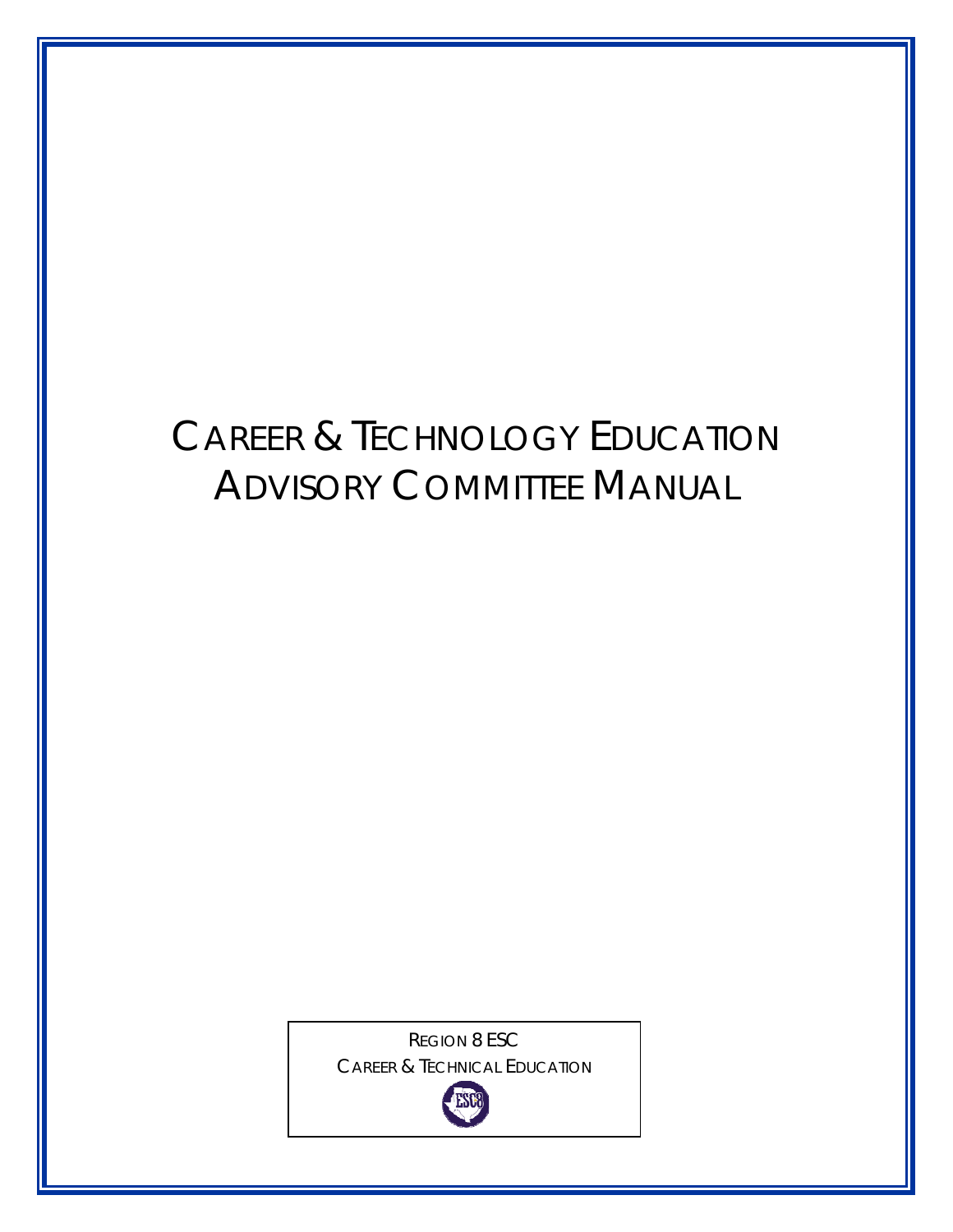# <span id="page-1-0"></span>FOREWORD

Today's rapidly changing society requires that educational entities and the communities they serve work closely together, especially in the Career and Technical Education (CTE) programs. CTE is an organized system of programs which are directly related to preparation and training for careers that require skills earned through certificate programs, and post-secondary education of various levels.

Excellence in CTE is the goal of teachers, administrators, and volunteer advisory committee members. Bringing employers and educators together on advisory committees provides a format for sharing information and ideas.

Advisory committees are organized to provide advice and assistance to the teachers and administrators of specific program. In order to be sure that students are learning the most current skills, employer input must be an integral part of designing and updating curriculum.

Federal and State Laws mandate the creation and use of advisory committees. The Carl D. Perkins Law Section 122(c)(5) states that a school must create a plan that "describes how the eligible agency will actively involve parents, academic and career and technical education teachers, administrators, faculty, career guidance and academic counselors, local business (including small businesses), and labor organizations in the planning, development, implementation, and evaluation of such career and technical education programs" The Texas State Plan for Career and Technical Education additionally states that "Texas requires that eligible recipients annually evaluate their CTE program. Texas school districts have local advisory committees for CTE that are involved in decisions related to the implementation, improvement and evaluation of CTE programs."

During program reviews and other meetings with CTE educators and administrators, the Region 8 ESC Career and Technical Education department has been asked to provide assistance to schools in how to meet these regulatory requirements pertaining to advisory committees. We have garnered resources from a variety of areas to create this manual of guidelines to facilitate effective utilization of advisory committees for the benefit of individual programs and the overall CTE department within a school district.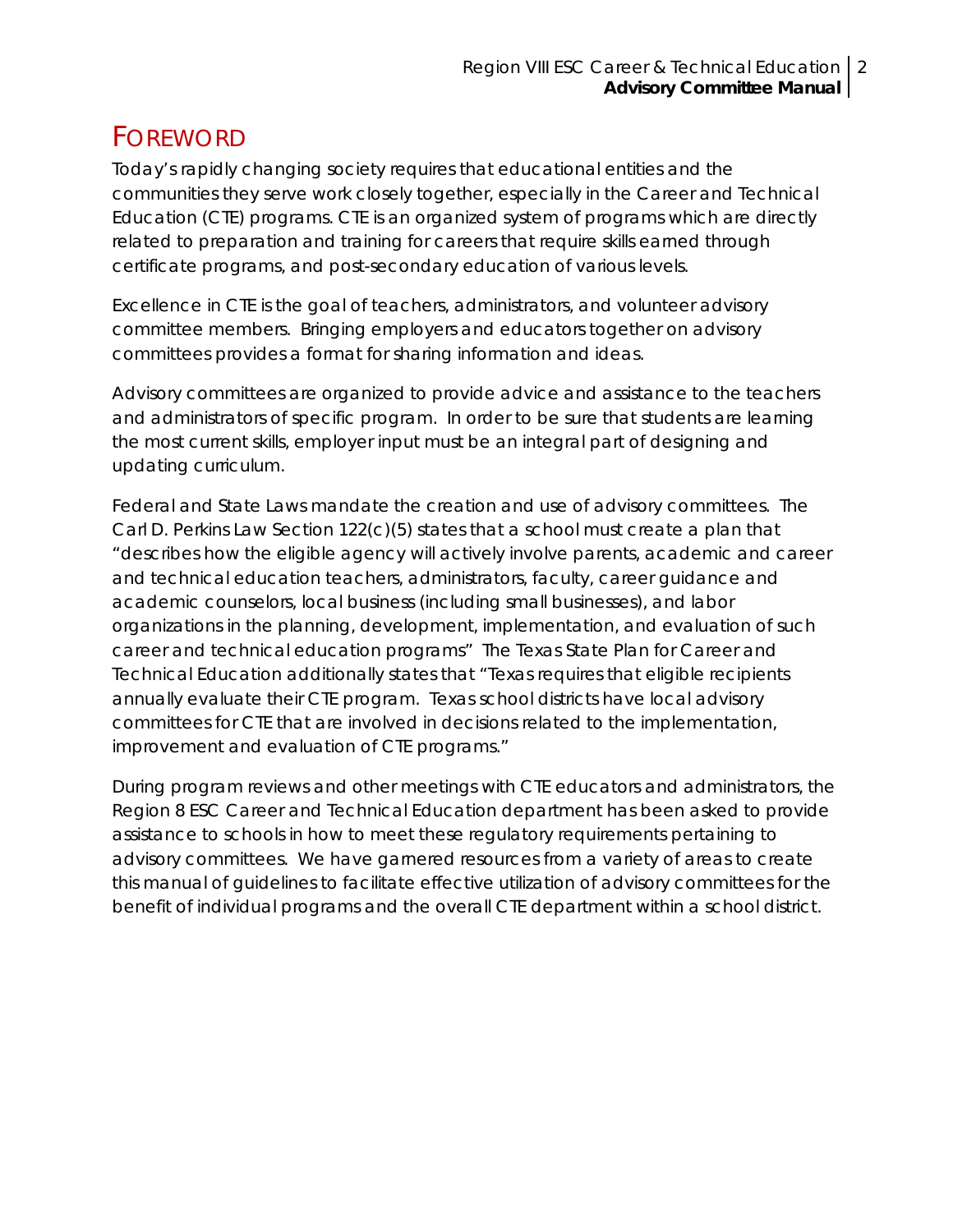# **CONTENTS**

| What happens to committee advice and recommendations?11 |  |
|---------------------------------------------------------|--|
|                                                         |  |
|                                                         |  |
|                                                         |  |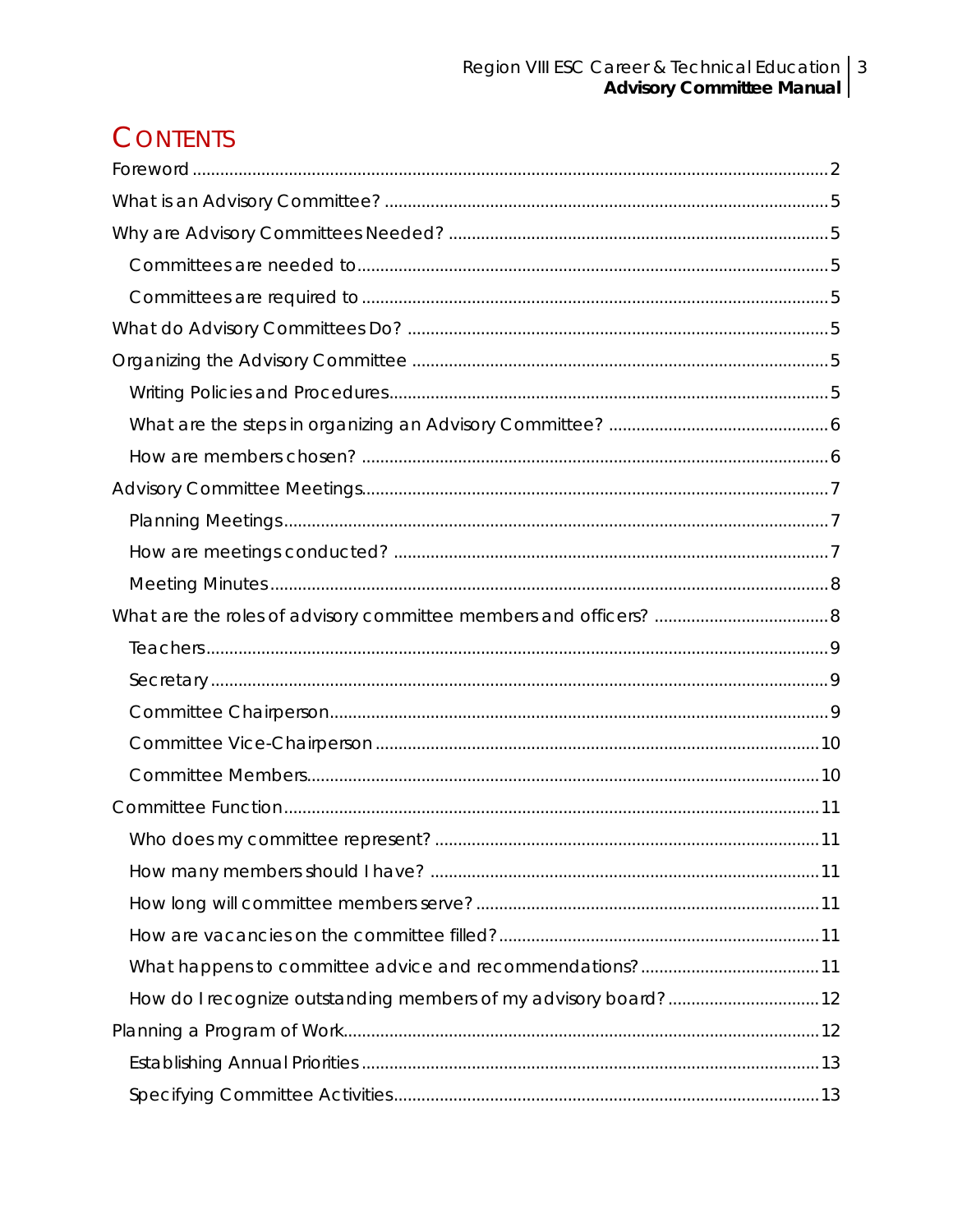# Region VIII ESC Career & Technical Education | 4<br>| Advisory Committee Manual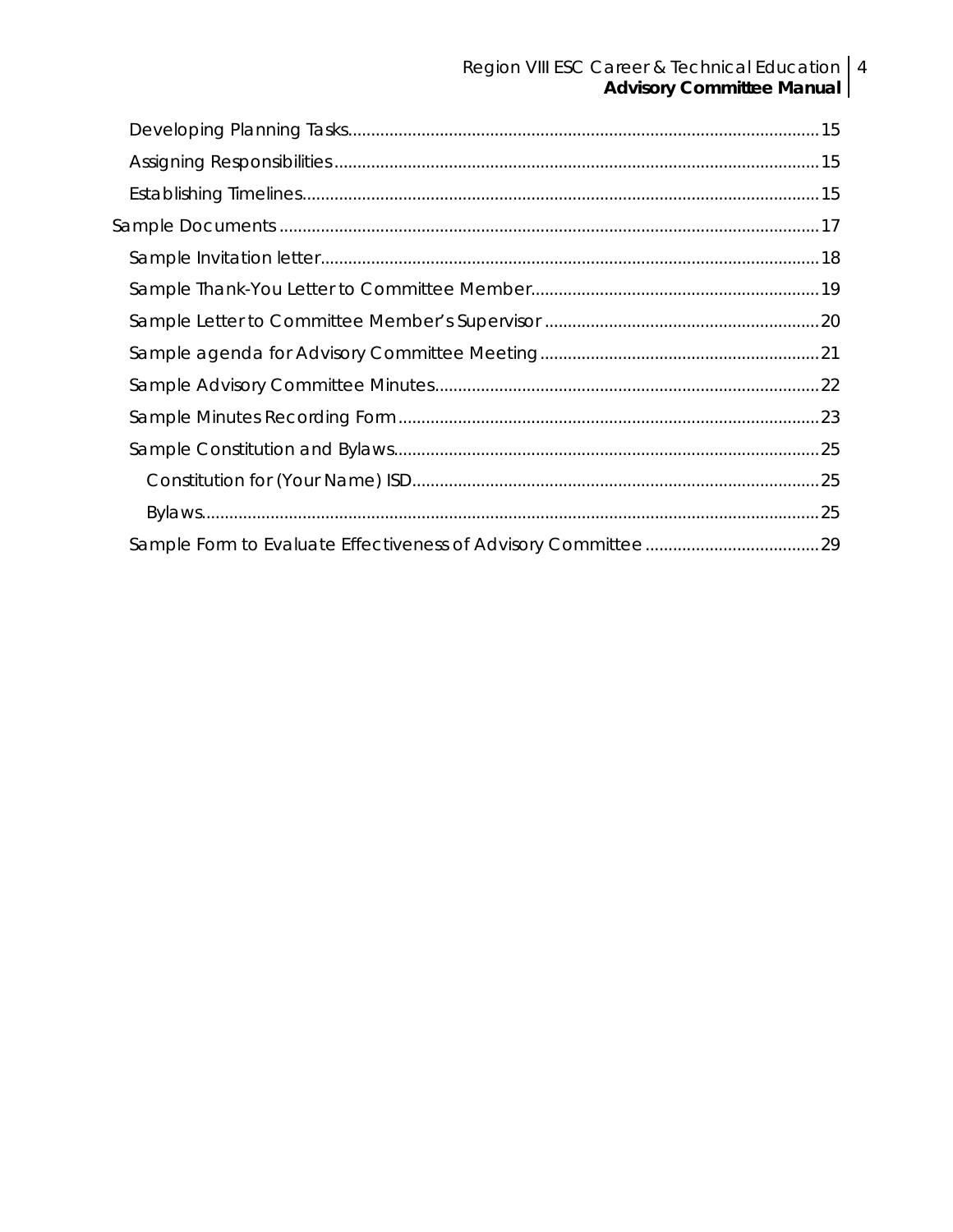# <span id="page-4-0"></span>WHAT IS AN ADVISORY COMMITTEE?

An advisory committee is a representative group of individuals whose experience and abilities to represent a cross section of a particular occupational area. The primary purpose of the local advisory committee is to assist educators in establishing, operating, and evaluating programs which serve the needs of students, business and industry, and to provide expertise pertaining to technological change.

# WHY ARE ADVISORY COMMITTEES NEEDED?

#### COMMITTEES ARE NEEDED TO

- Provide an opportunity for discussion among people in education, business and industry
- **FICUM** Focus on how to improve CTE and make the most of the community resources that are available
- Strive to improve the relationships between CTE, business, and community
- Provide expertise to the program by reviewing curriculum, facilities, budget, student competencies, and student placement in related occupations
- **Provide an advocate for the CTE programs within a school district**

#### COMMITTEES ARE REQUIRED TO

- Meet the letter of the law that outlines the responsibilities of school districts receiving state and federal funds.
- Meet at least twice annually to review the CTE program.

# WHAT DO ADVISORY COMMITTEES DO?

The advisory committee can assist with a variety of activities. These can include Curriculum Development, Public Relations, Job Placement, Recruiting, Inservice Training, Leadership Activities, Legislative, and Program Evaluation.

## ORGANIZING THE ADVISORY COMMITTEE

### WRITING POLICIES AND PROCEDURES

It is the responsibility of the teachers and administrators to follow established policy or develop policy regarding the advisory committee. Written statements should be made about the purpose, functions and general philosophy of the school concerning an advisory committee.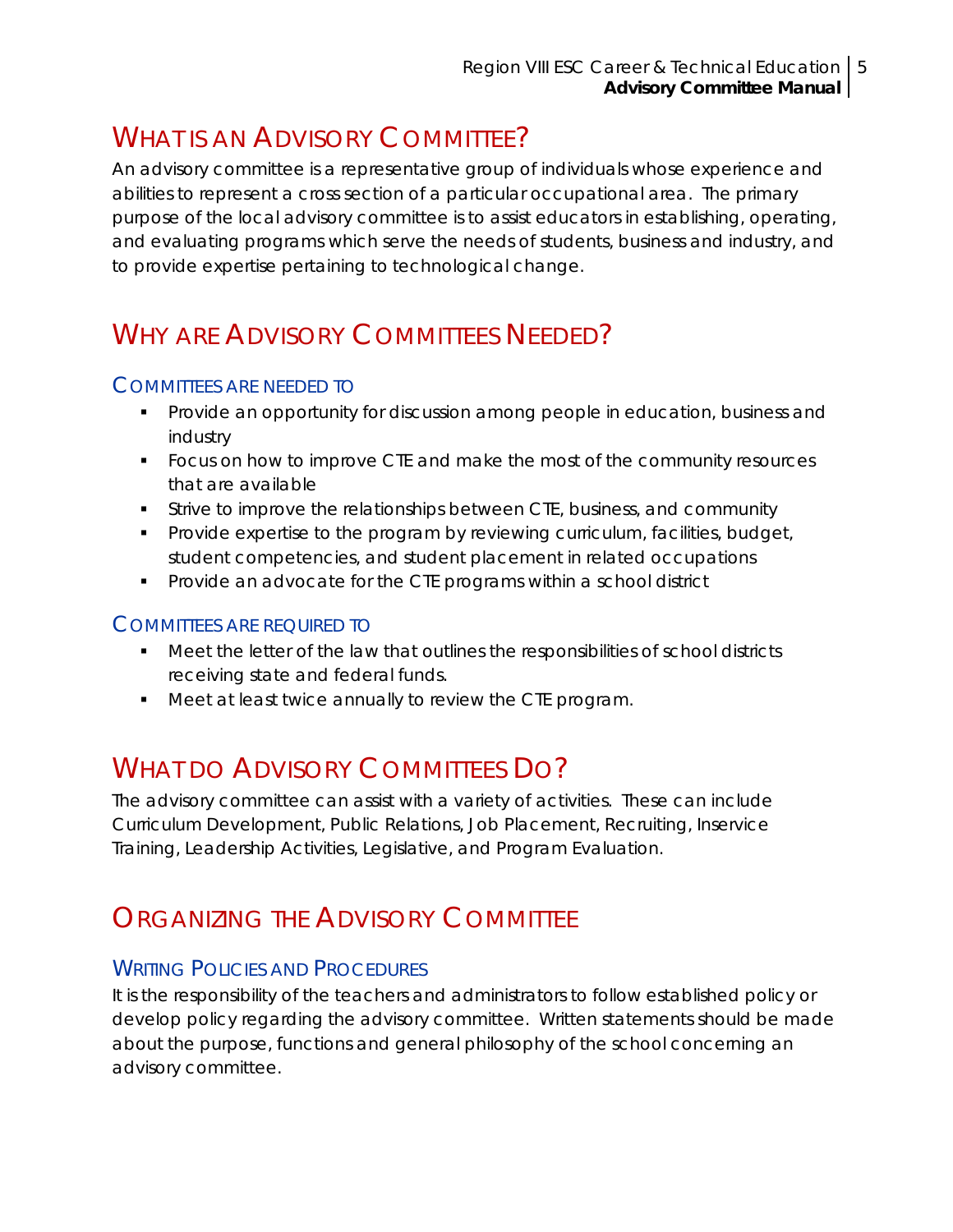<span id="page-5-0"></span>A review of the policies and procedures of the school board should be made as the first step in organizing an advisory committee.

Items that should be covered by established policy are:

- **Approval of committee establishment**
- Committee membership
- **Appointment procedures**
- **Length of appointments**
- **Staff responsibilities**
- **Available financial resources**
- **Minimum number of meetings**
- Communication with the administration

#### WHAT ARE THE STEPS IN ORGANIZING AN ADVISORY COMMITTEE?

It is recommended that teachers and administrators proceed through the following steps when forming a program advisory committee:

- 1. Determine the need for a program advisory committee:
	- a. Study the duties, functions, and advantages of a program advisory committee
	- b. Visit program advisory committees in operation
	- c. Talk to administration at a school where a successful program advisory committee is in operation
- 2. Secure the administration's approval:
	- a. Explain the function of a program advisory committee to the administration
	- b. Point out the need for and advantages of the program advisory committee
	- c. Provide examples of schools where program advisory committees are operating successfully
	- d. Show how a program advisory committee will be an asset to the administration, the school and the teacher
	- e. Ask for assistance in preparing final plans for presentation to the governing board
	- f. Check the final plans with administration
	- g. Notify members and special guests of meeting time and location
	- h. Arrange for special presentations

#### HOW ARE MEMBERS CHOSEN?

The committee members should be selected according to established guidelines. A general outline for selecting the committee membership is as follows: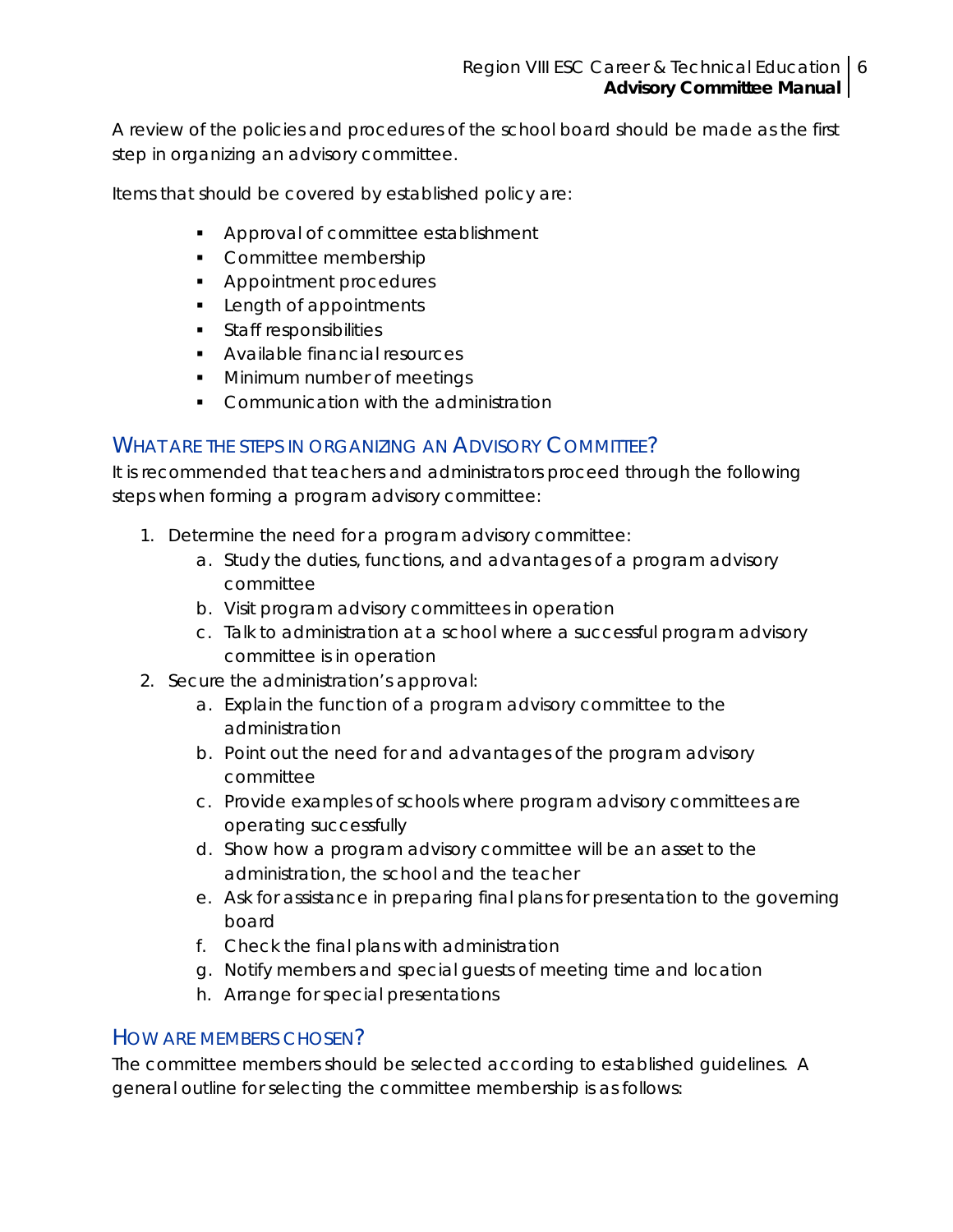- <span id="page-6-0"></span>1. Prepare a prospective list that includes
	- a. Representatives of business, industry, other school programs, parents, or academic teachers
	- b. People who have recent related experience, are available to attend, and are interested in education
	- c. Diversity of gender and ethnicity
	- d. Members who have earned the confidence of others in the community
- 2. Talk to the prospective members, explaining purposes, nature and term of membership. Determine if their participation would benefit the program.
- 3. Send letter of invitation stating the date, time and place of the first meeting.
- 4. Business and industry representation should compromise a majority of the committee membership and school representatives may only serve in an ex officio capacity.

# **ADVISORY COMMITTEE MEETINGS**

#### PLANNING MEETINGS

Successful committees meet regularly. The committee may set tentative meetings dates for the year during the development of the annual program of work.

Each meeting should be focused on specific issues, held in a comfortable location and planned well in advance of the meeting date.

In order to prepare for subsequent meetings, a school representative and/or the committee chairperson assume the responsibility to:

- Plan an agenda
- Call committee members to remind them of the meeting
- **Prepare items for presentation**
- **Arrange for meeting space**
- Prepare special and progress reports
- Send copies of minutes and recommendations to the chief school administrative officer

Consider varying the location of the meetings. Holding meetings at the school enables committee members to gain a better picture of how the program operates. Meeting at business or industry sites gives recognition to committee members and their organizations and brings the instructor to the sites where she or he hopes to place students.

#### HOW ARE MEETINGS CONDUCTED?

All meetings should be well organized, with an atmosphere of open participation.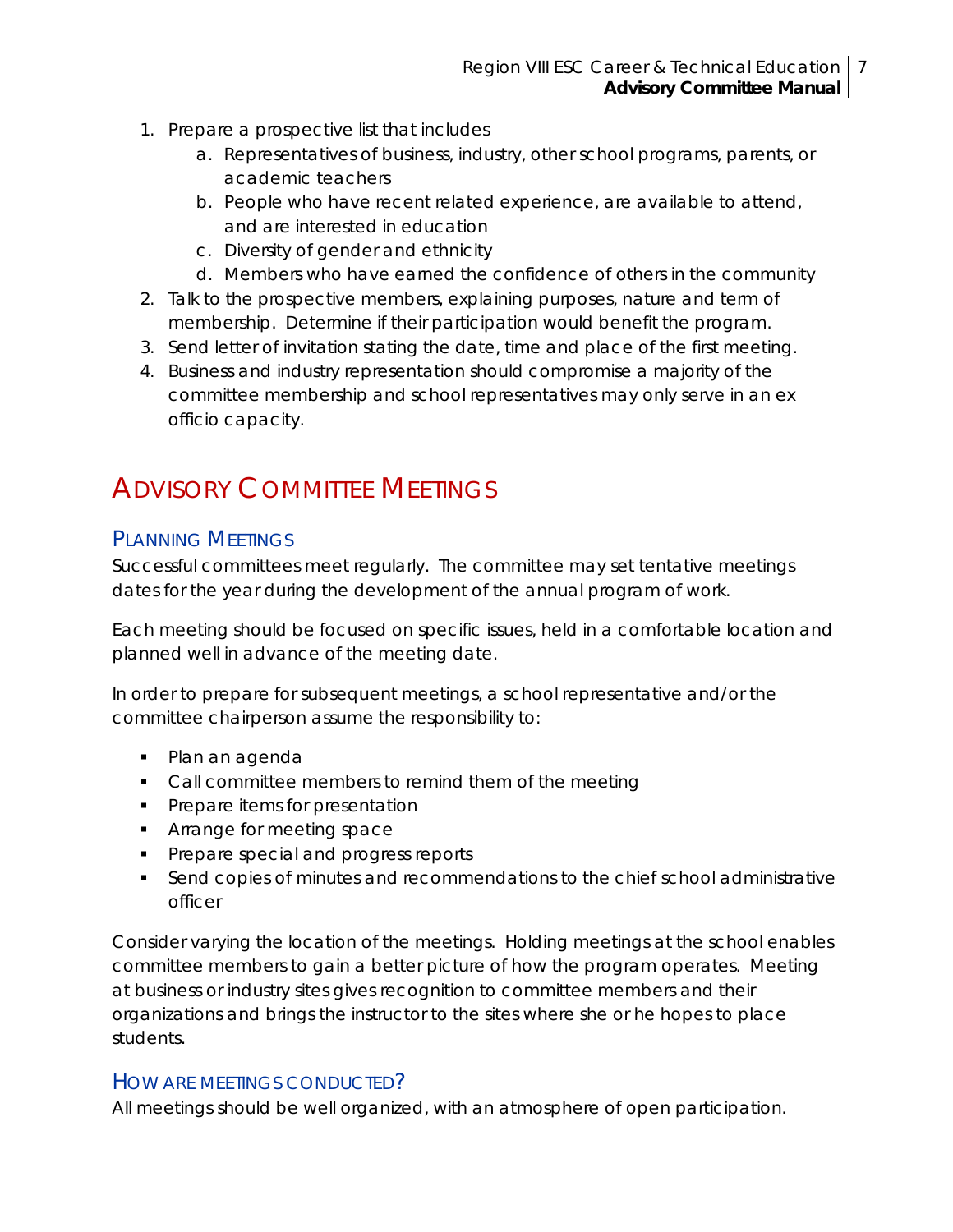<span id="page-7-0"></span>Use parliamentary procedures for decisions; otherwise, encourage open and informal discussion. The majority rules, but the minority must be heard.

Consider and resolve one issue at a time.

Make assignments and work tasks clear and specific; explain expectations, time lines and products. Discuss background of issues so that everyone shares a common understanding.

A suggested agenda for the first meeting might include:

- 1. Welcome and remarks by the chief school administrative officer
- 2. Introduction of members
- 3. Purpose and role of the committee
- 4. Basic school/institution information
- 5. Explanation of CTE philosophy and objectives
- 6. Selection of one or more topics/needs to be discussed at the next meeting
- 7. Organization of the committee
	- a. Select a chairperson, vice-chairperson, and secretary
	- b. Select time, dates and locations for meetings
- 8. Determine procedures to develop by-laws
- 9. Tour of facilities
- 10. Adjourn

#### **MEETING MINUTES**

Minutes are the official record of committee activities. Minutes keep individuals and groups informed about the committee's concerns, decisions and actions. They remind members of their progress and document the committee's productivity and contribution to the program.

It is not necessary to record all discussions; however the minutes should include:

- Any decisions or recommendations made by the advisory committee (recommendations should be recorded in the same wording that will be reported to the administration)
- **EXECT** Responses to questions or recommendations made at previous meetings
- Assignments to be carried out following the meeting (include what is to be done, who is in charge and date of completion)
- Items to be addressed at the next meeting

WHAT ARE THE ROLES OF ADVISORY COMMITTEE MEMBERS AND OFFICERS?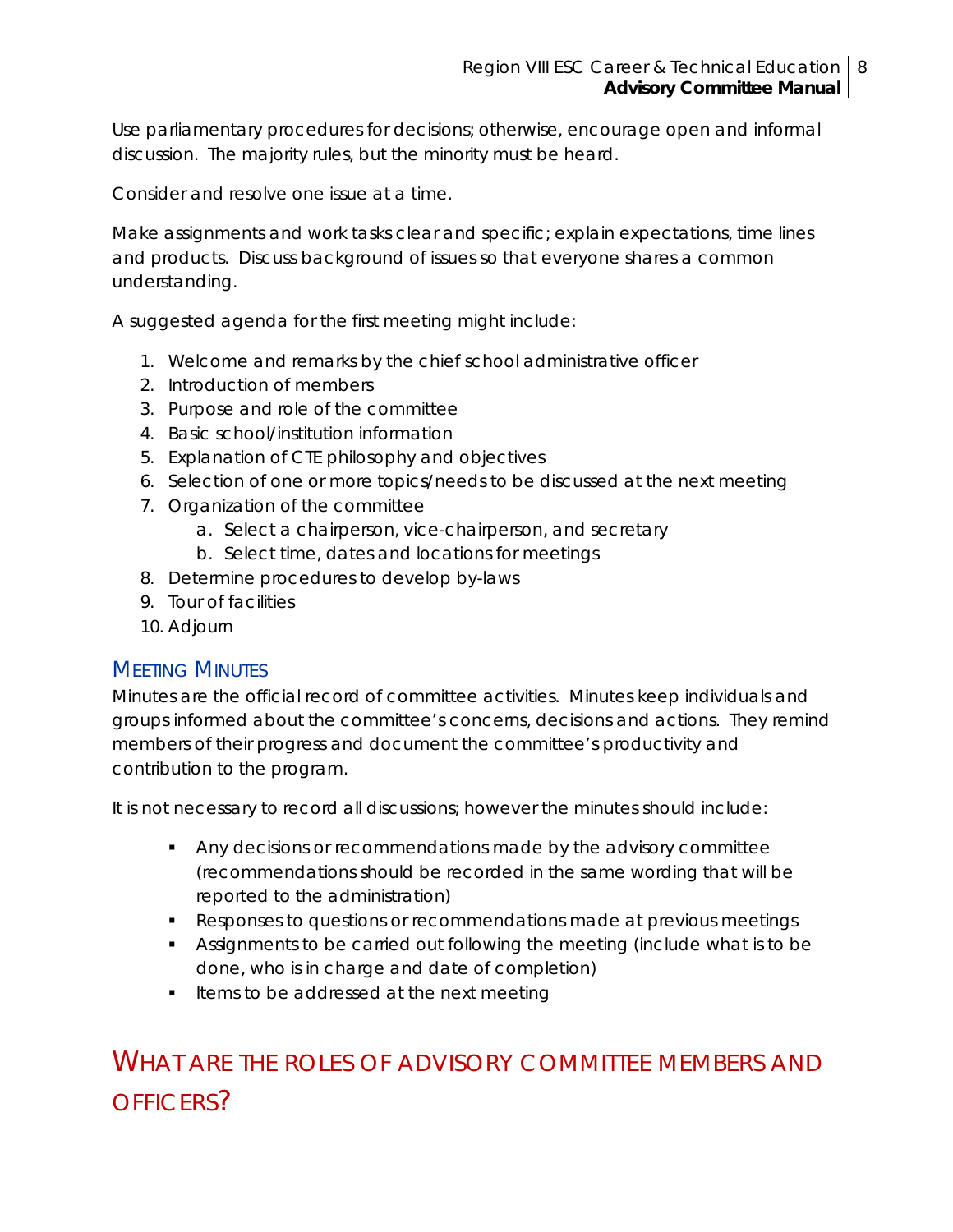### <span id="page-8-0"></span>**TEACHERS**

The key to a successful program advisory committee is the teacher. The teacher should be enthusiastic and willing to take on extra responsibilities. This person is the promoter who does most of the detailed work if a program advisory committee is to be successful.

- Be sensitive to points of view and suggestions from the committee
- Act as a liaison from committee to administration

#### **SECRETARY**

This person should act as the liaison between the school and the community and maintain a close working relationship with members of the committee. The secretary also may assist the chairperson in setting the tone of the committee activities.

The responsibilities of the secretary are:

- EXTER Keep records of attendance of members at meetings
- E Keep a record of discussion and recommendations
- Maintain a permanent record file of Advisory Committee activities
- Distribute minutes of Committee meetings and copies of other Committee documents to committee members, teachers, and others who may be concerned. He/she shall have the assistance of the school's staff and the use of the school facilities in performing these functions.
- Send copies of minutes and reminders to the chief administrative officer
- **Arrange for meeting space**
- **Notify members and quests of meeting time/location**
- **Prepare and mail information to committee members and others associated with** the program
- **Prepare and forward necessary correspondence**
- Provide statistical information about the school and prepare progress reports
- Accompany the committee chairperson to visit school personnel and explain committee actions

### COMMITTEE CHAIRPERSON

- The chairperson may elected directly into that position, or the vice chair may be elected to serve as the next chairperson
- Be a representative from business or industry, elected by the committee members
- **Not be a teacher or other school official**
- Be sensitive to the views of the members
- **Be able to listen critically**
- **Be reasonable**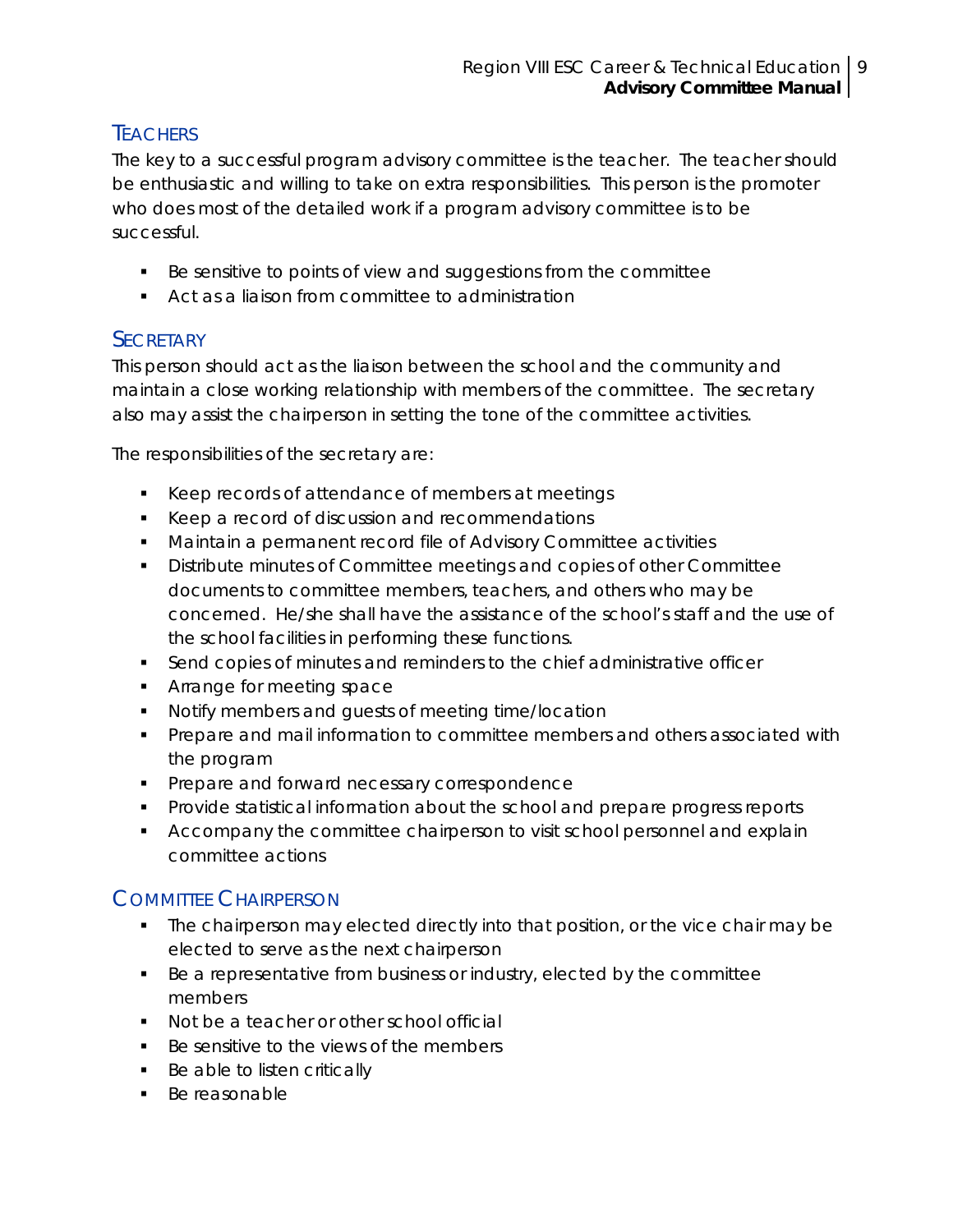#### Region VIII ESC Career & Technical Education 10 **Advisory Committee Manual**

- <span id="page-9-0"></span>**Exercise good judgment and fairness**
- Be able to work closely with the teacher
- Spend more time than other members on the affairs of the committee
- Be well informed
- To preside at the meetings of the committee
- To serve as a chairperson of the program advisory committee
- To appoint special committees as the need arises, which may include persons other than committee members
- To meet with the teacher or program director to prepare an agenda prior to a forthcoming meeting
- **Arrange for special presentations**
- Prepare reports

Recommended responsibilities include:

- **Establish meeting dates and call meetings to order**
- Plan the meeting agenda
- Encourage a relaxed atmosphere conducive to productive discussion
- Plan committee activities and providing sufficient background information when needed
- **Maintain personal contacts with members and school personnel**
- **Approve all announcements, notices, and other information sent to** committee members
- Preside over all meetings, leading discussions, and bring closure on key points of discussion

The chairperson should avoid:

- Acting as the final authority on all subjects
- **Putting pressure on the group to agree with his/her own personal views**
- Chairing subcommittees
- Discussing questions or issues that are outside the purpose of the committee

#### COMMITTEE VICE-CHAIRPERSON

- The vice chair may be elected to serve as the next chairperson following a set of time as a vice-chairperson
- **Work closely with the chairperson on all tasks**
- Serve as the leader for many of the committee's activities
- **Perform specific tasks assigned by the chairperson**

#### COMMITTEE MEMBERS

- Be an active participant of the group
- Be sensitive to the views of the members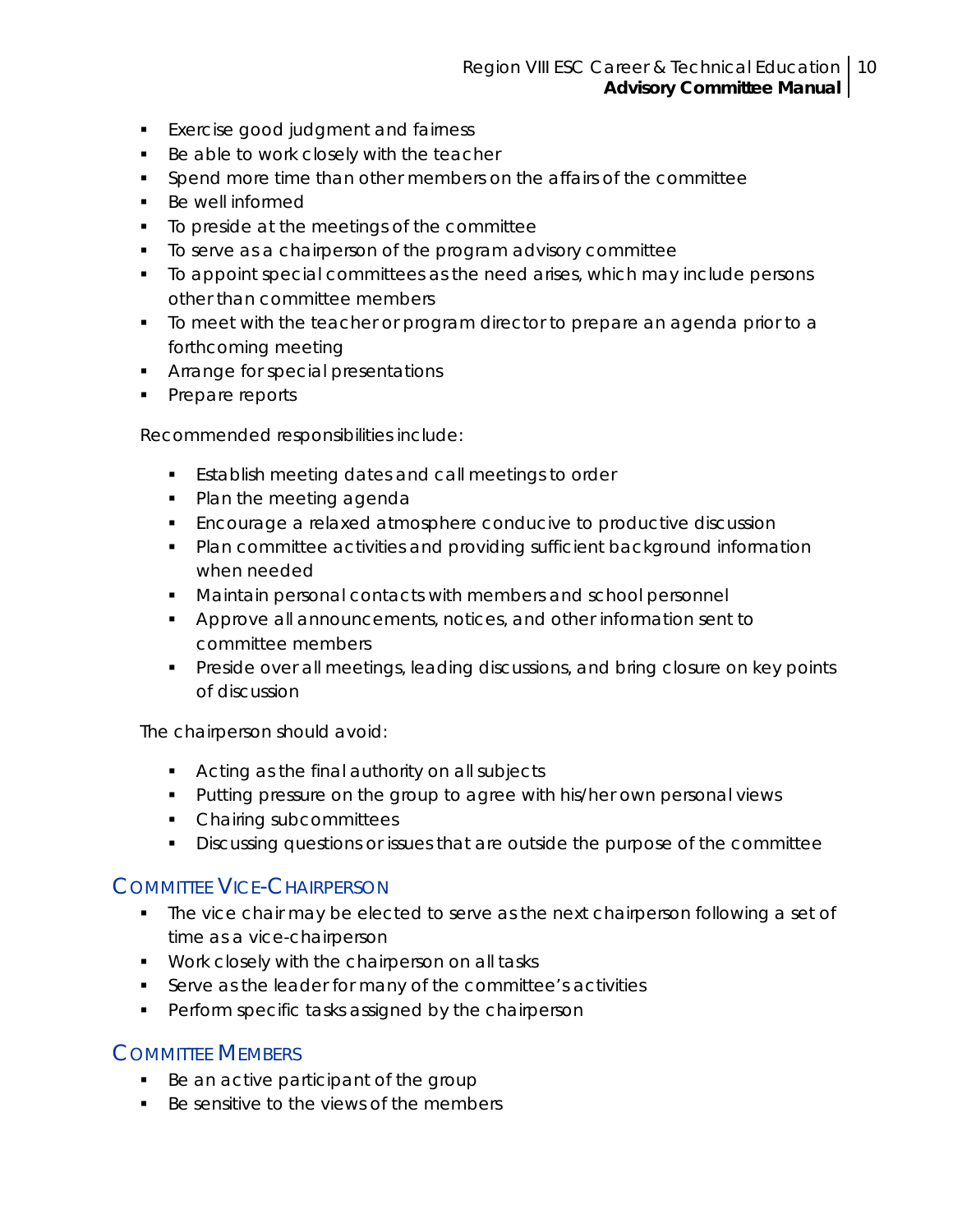- <span id="page-10-0"></span>■ Be able to listen critically
- **Exercise good judgment and fairness**
- **Serve on special committees as the need arises**

# COMMITTEE FUNCTION

#### WHO DOES MY COMMITTEE REPRESENT?

A school district can choose to set up its advisory committee in any manner that suits the district's needs. A district has two primary options when looking at the CTE Advisory Committee structure:

- **One advisory committee on the district level that represents all CTE program** areas offered in the school district.
- A general committee that serves all CTE programs within the district with subcommittees that meet individually by program area.

#### HOW MANY MEMBERS SHOULD I HAVE?

Effective advisory committees are large enough to reflect the diversity of the community, yet small enough to be managed effectively. Committees with fewer than five members may have limited perspective, inadequate information on the career fields and too little diversity. Committees with more than 12 – 18 members can become unmanageable.

#### HOW LONG WILL COMMITTEE MEMBERS SERVE?

An average term is three years with a change of one third of the members each year. To allow for both continuity and change, it may prove beneficial to incorporate a rotational three-year term of service. To establish this rotation with a new committee, the members draw lots for one, two, or three year terms, with one-third of the committee in each category. New members are appointed as terms expire.

#### HOW ARE VACANCIES ON THE COMMITTEE FILLED?

The replacement should be appointed through the same procedure as the original and fill the unexpired term.

#### WHAT HAPPENS TO COMMITTEE ADVICE AND RECOMMENDATIONS?

The committee should submit advice and recommendations to the program teachers, the CTE administrator, and other appropriate administrators. The committee should work cooperatively with the teachers, administrators, and governing board to improve the quality of the CTE program. The committee should present an annual written plan of action that includes a formal evaluation of the committee's activities and accomplishments each year.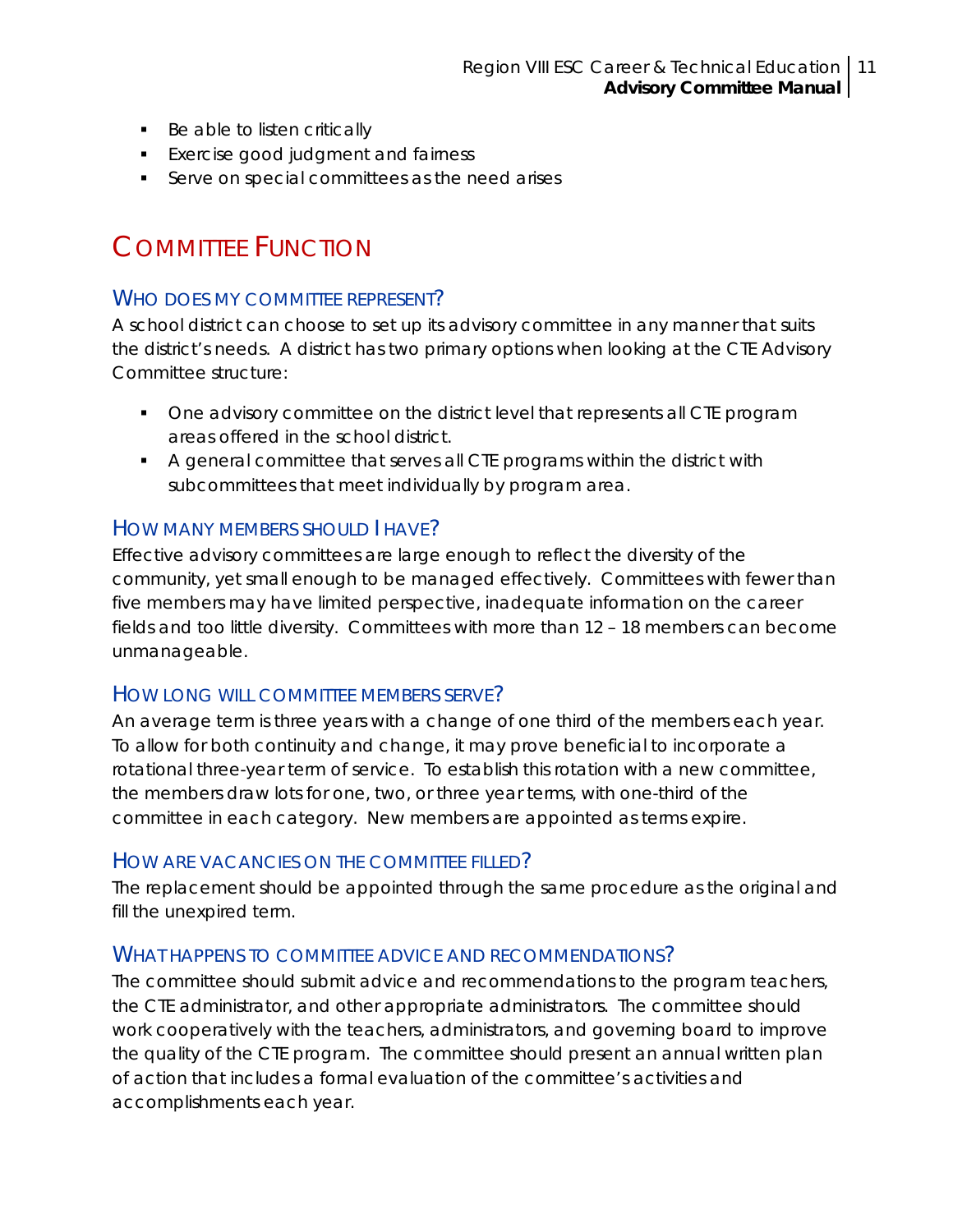#### <span id="page-11-0"></span>HOW DO I RECOGNIZE OUTSTANDING MEMBERS OF MY ADVISORY BOARD?

Rewards encourage attendance and involvement. Recognition activities also attract the attention and interest of other qualified people who may someday serve on the advisory committee. They also bring public attention and goodwill to the organization because they demonstrate that the organization appreciates the efforts of its members.

Members are not paid for their efforts; therefore rewards and recognition are especially important. Rewards should not be given indiscriminately but should be based on actual contribution to the committee's activity.

The best types of rewards or recognition are those that can stimulate productivity, improve committee interaction and increase member satisfaction. Most members are willing to attend regularly and work hard as long as their expertise and talents are used, their recommendations are seriously considered and they are given feedback concerning their efforts.

The following ideas are ways to recognize advisory committee members:

- **If** Issue press releases announcing member appointments
- Report periodically at meetings and in the media on the results of the committee recommendations and the ways the committee has been of service.
- **Invite members to visit programs to see the results of their recommendations.**
- **Invite members to attend special career and technical education events.**
- **Introduce advisory committee members at CTSO meetings or events.**
- Hold a banquet in honor of the committee and present certificates of service.
- **Schedule a meeting where they administrators of the school can attend.**
- **Place members' names on a display board or plaque at the school.**
- Include members' names on program information disseminated to the public.
- At the end of the year, send each member a letter of thanks and appreciation.
- Send a letter of appreciate to the committee member's supervisor or company explaining the work being done by the member and committee and thanking the company for its support.
- Provide a certificate that the member can display at work, identifying him or her as a current advisory committee member.

## PLANNING A PROGRAM OF WORK

The overall purpose of the advisory committee is to help programs and schools improve the quality of instruction in career and technical education. As they develop a program of work, committee members should keep two things in mind: first – the needs of the program; second – the requirements of the business community.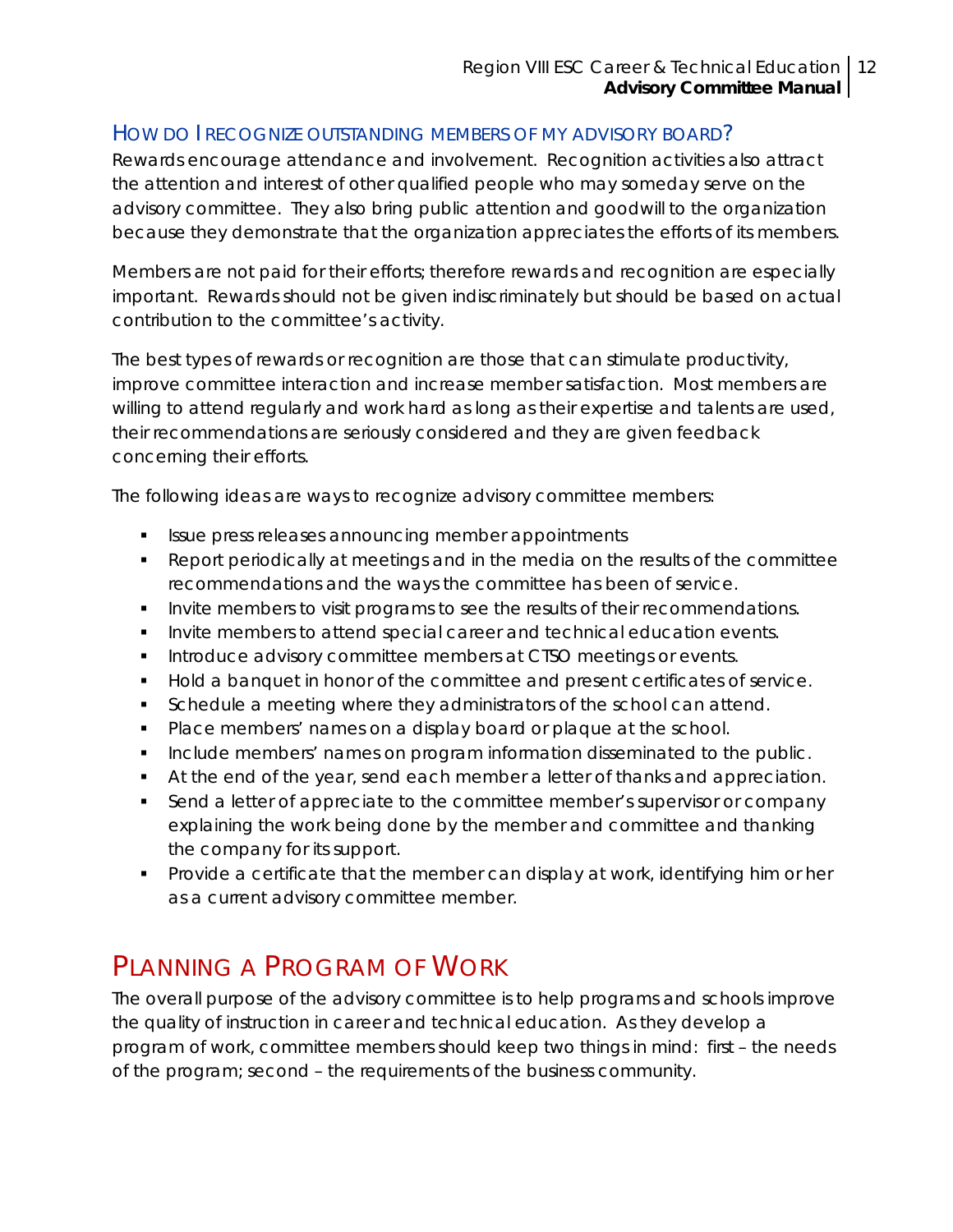<span id="page-12-0"></span>To assist advisory committees plan an effective program of work, this handbooks suggests that a sequence of five planning steps be used:

#### ESTABLISHING ANNUAL PRIORITIES

First decide what the committee wants to accomplish. Advisory committees are usually involved in some or all of the following broad areas:

- **Community Relations**
- **Curriculum Review and Updating**
- **Community Resources**
- **Career & Technical Student Organizations**
- **Job Placement**
- **Program Review**
- **Staff Development**
- **Recruitment**

These areas of advisory committee involvement are not meant to be all-inclusive, but rather are starting points for discussion to determine the overall needs of the program. Instructors and/or administrators are excellent resources to help identify the needs of the program.

These items should be considered as the committee discusses the selection of priorities.

- Past accomplishments
- **Current and future needs of the program**
- **Current and future needs of the community**

The number of priorities the committee selects should be kept manageable. In other words, don't take on more than the committee can realistically accomplish.

#### **SPECIFYING COMMITTEE ACTIVITIES**

Once the committee has identified its priorities, the discussion will become more specific as the committee determines exactly what it wants to accomplish. Possible activities in each priority area include:

- **Community Relations Activities** 
	- o Present programs to civic and service groups
	- o Establish ways to recognize outstanding students, teachers and community leaders
	- o Obtain contributions to promote programs
	- o Participate in and promote special school events
	- o Provide information at school board meetings
	- o Set up and support a scholarship program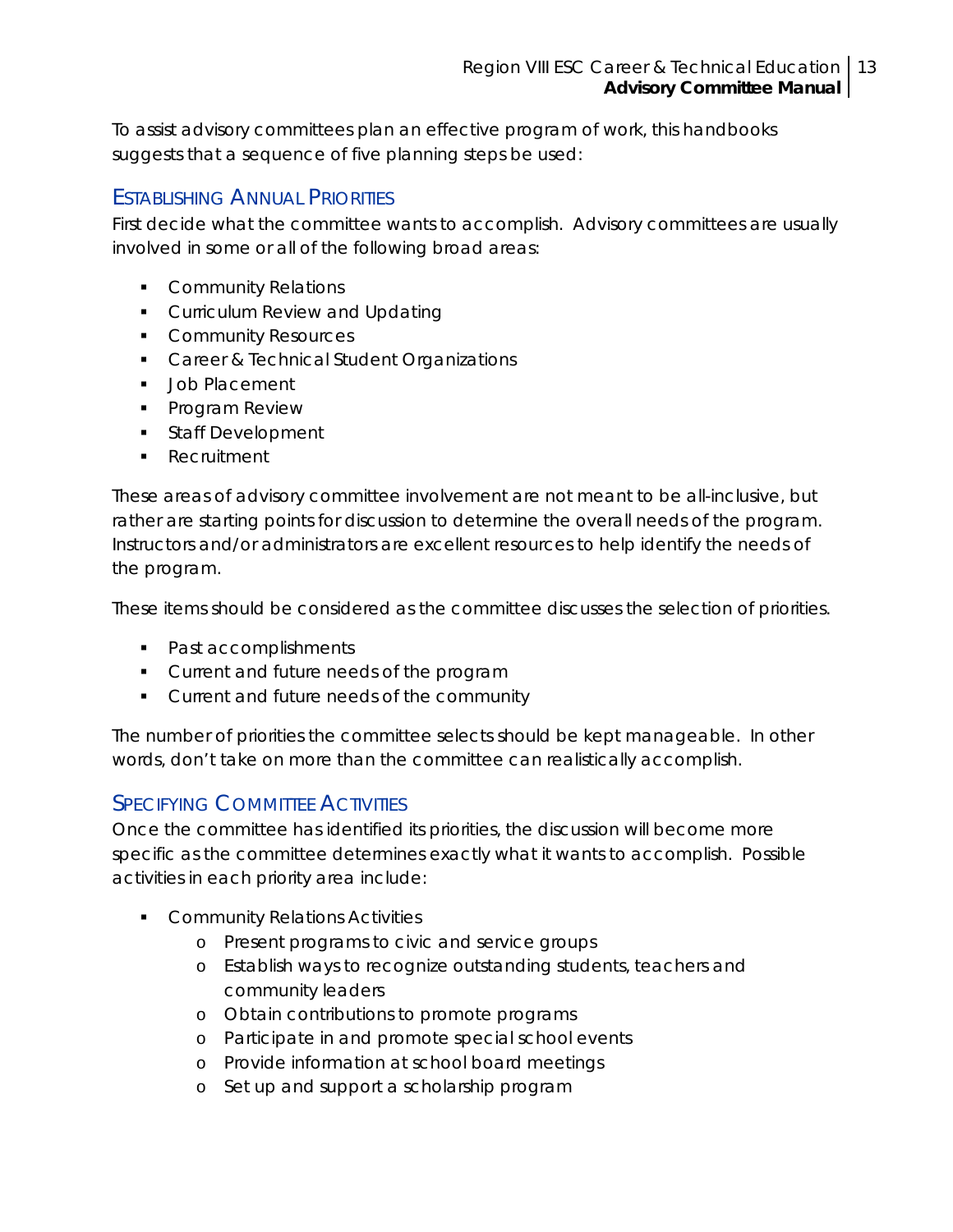- **Curriculum Activities** 
	- o Review instructional materials for technical accuracy
	- o Assist in obtaining instructional materials
	- o Recommend equipment and supplies
	- o Recommend core curriculum content
	- o Recommend safety policies
	- o Provide equipment and facilities for specialized training needs
	- o Identifying competency levels and performance standards
	- o Identifying employability skills
	- o Encourage academic integration in the classroom
	- o Review the CTE course selections offered at the district
- **Community Resource Activities** 
	- o Identify community resource people
	- o Provide tours and field trip experiences
	- o Provide speakers
- **Career & Technical Student Organization activities** 
	- o Designing skill and testing events
	- o Judging competitive events developed by recognized student organizations
	- o Gathering contributions of equipment/supplies for events and awards
	- o Sponsoring and recognizing student activities and leadership events
- Job Placement Activities
	- o Providing students with cooperative training opportunities and internships
	- o Providing full and part-time jobs to qualified students
	- o Coordinating potential job openings with other employers
	- o Conducting occupational surveys and employment forecasts
	- o Notify teachers of job openings for students
	- o Assist students to develop interviewing skills
- **Program Review Activities** 
	- o Reviewing goals/objectives of the Career & Technical Education program
	- o Examining outcomes relating to quality and quantity of graduates and job placement
	- o Participating on program evaluation teams
	- o Assuring that programs are up-to-date and technologically current
	- o Make recommendations for program improvement
- Staff Development Activities
	- o Providing summer and part-time employment experiences for teachers to upgrade skills
	- o Providing inservice activities for the teachers on current methods and processes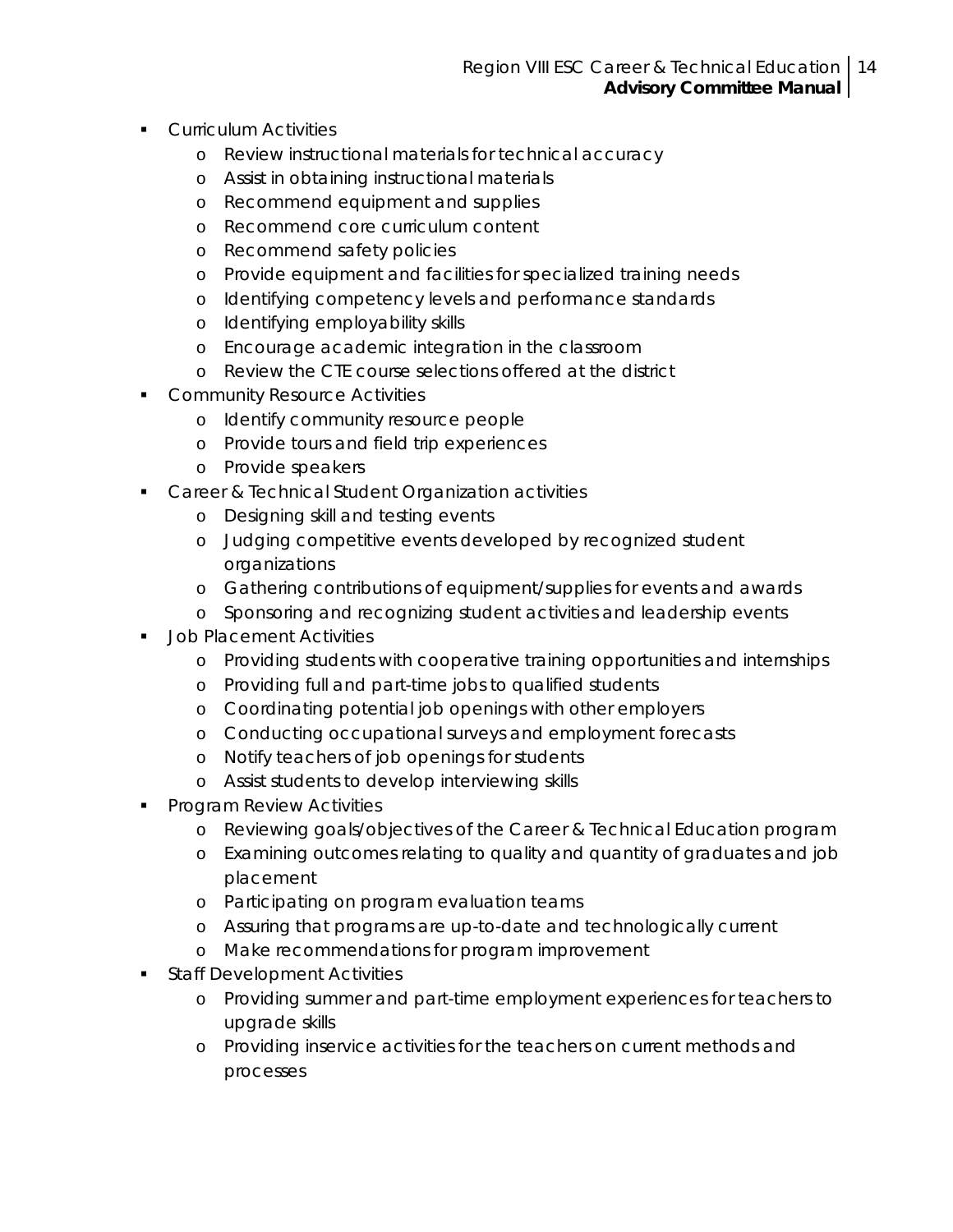- <span id="page-14-0"></span>o Obtaining counsel and assistance on special problems and new undertakings
- o Encouraging and stimulating personal initiatives
- o Supporting departments in sending teachers to professional meetings and conferences
- Recruitment Activities
	- o Assisting in recruiting teachers
	- o Assisting in recruiting new students
	- o Assisting in recruiting new Advisory Committee members
- Public Relations Activities
	- o Obtaining effective media coverage
	- o Displaying posters and other publicity
	- o Recognizing outstanding Career and Technical Education teachers
	- o Recognizing outstanding students
	- o Being visible in support of programs during public and special events
	- o Presenting to civic and community groups
	- o Maintaining a current library of resource materials
- **Legislative Activities** 
	- o Providing tours for legislators through the Career & Technical Education training facilities
	- o Communicating with legislators about the benefits of the CTE program for students and the community as well as program needs
	- o Staying current on new legislation

### DEVELOPING PLANNING TASKS

Once committee activities have been selected, identify steps to carry out the activities. Several factors need to be considered, including time, cost, people power, and community/school support. Some of these factors may influence how the committee carries out a given activity.

#### ASSIGNING RESPONSIBILITIES

With most projects, little is accomplished unless and individual is assigned to assure it is carried out. Even if the entire committee will work on the project, someone needs to get the action started, keep the process moving and keep everyone working toward the goal. Individuals assigned, should have a clear understanding of what is expected.

### ESTABLISHING TIMELINES

In addition to clearly understanding what is to be accomplished, each person assigned to a specific planning task should know when the task is to be completed. Tasks completed by the entire committee may be performed during regular committee meetings. This will necessitate the setting of future meeting dates well in advance.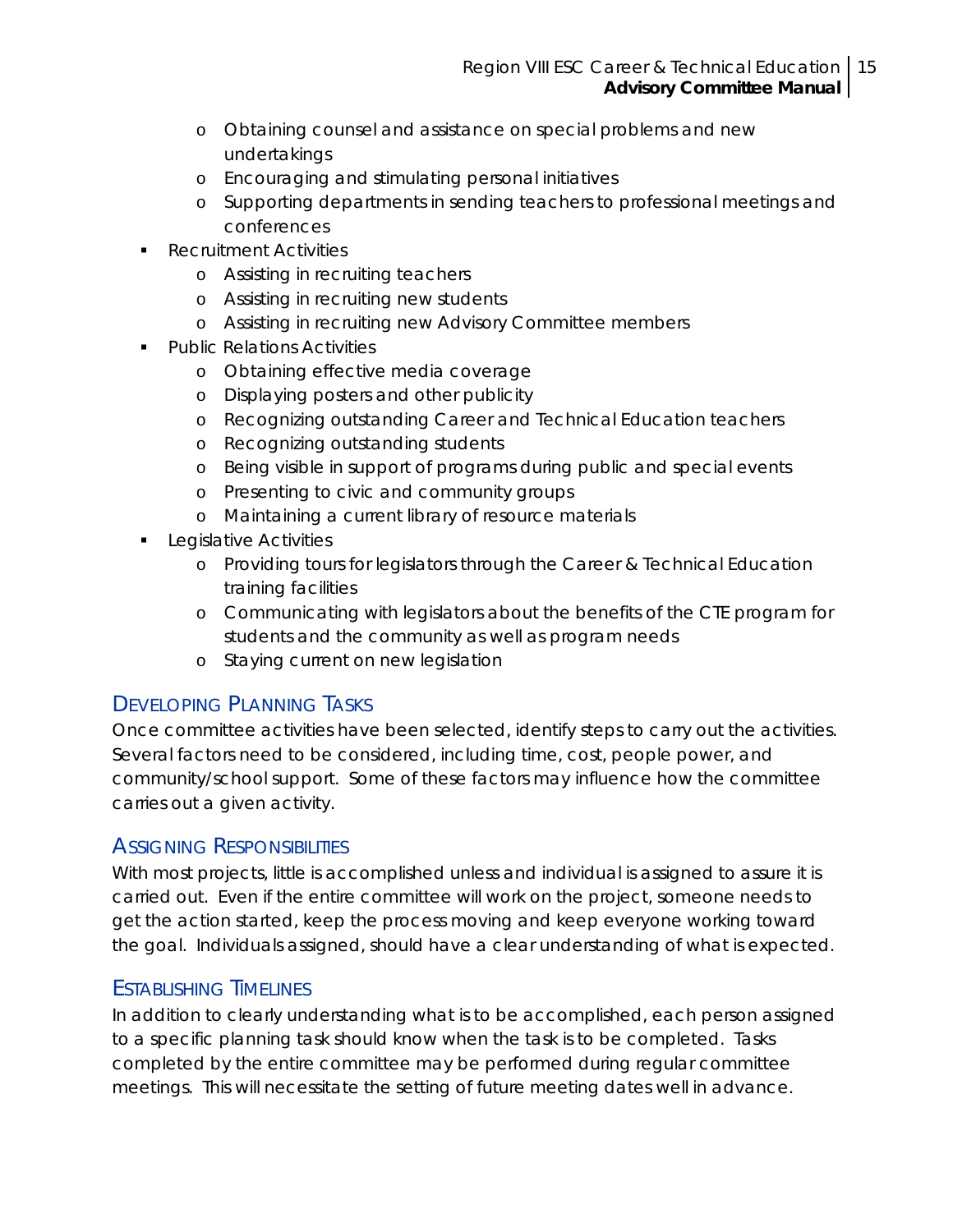#### Region VIII ESC Career & Technical Education **Advisory Committee Manual** 16

Tasks assigned to individual members may need to be completed prior to meetings so that a status report can be presented at the committee meeting.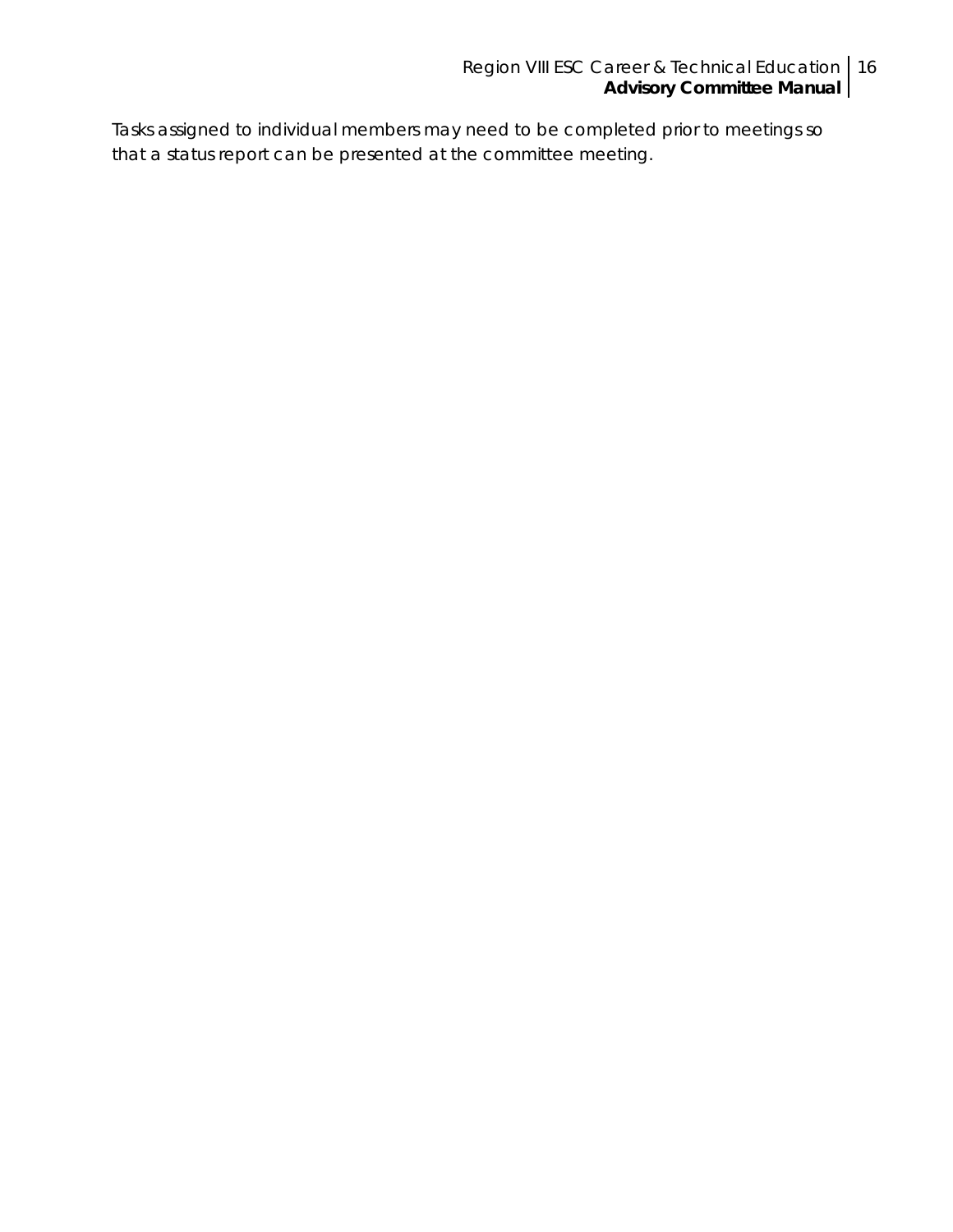Region VIII ESC Career & Technical Education **Advisory Committee Manual** 17

<span id="page-16-0"></span>SAMPLE DOCUMENTS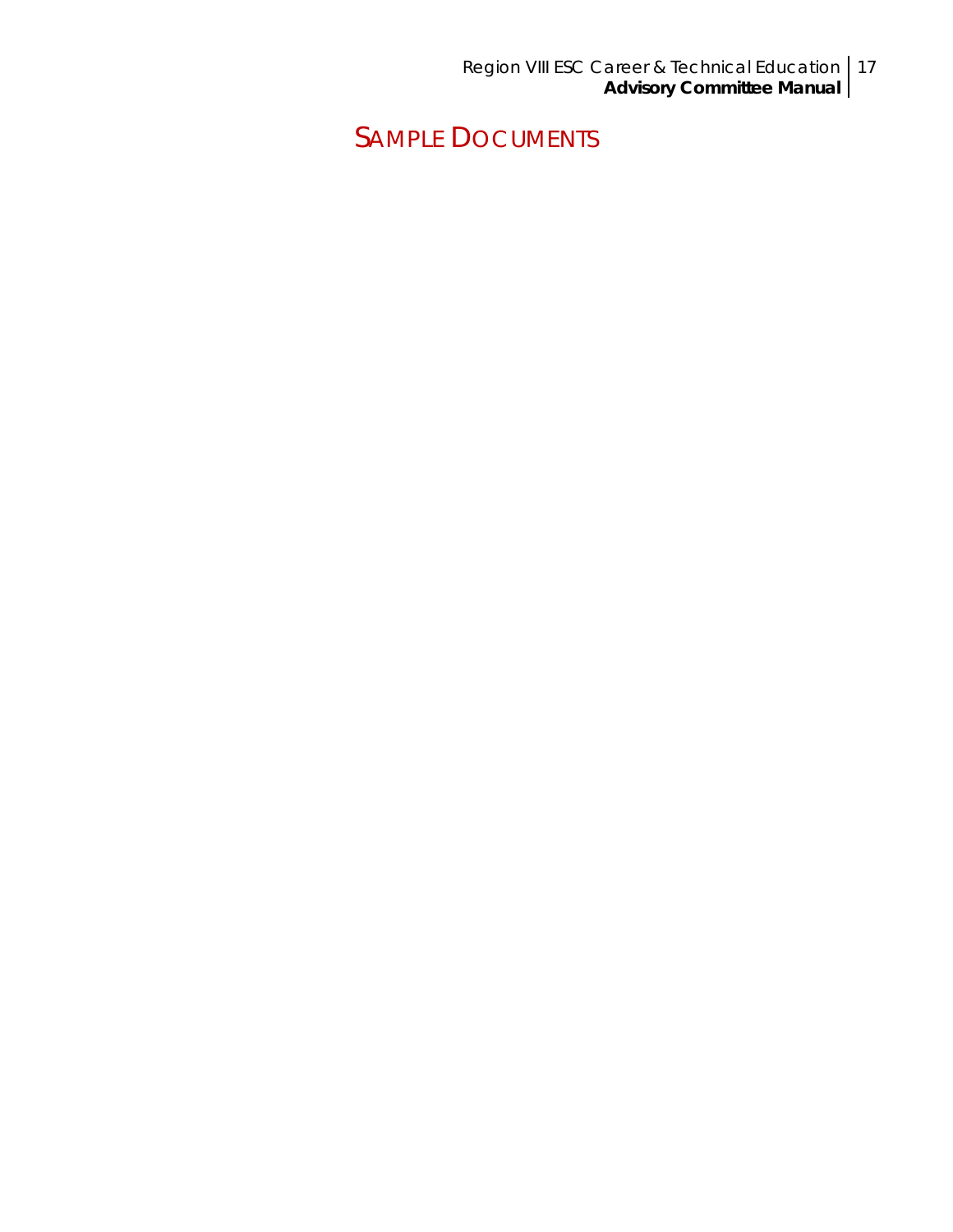#### <span id="page-17-0"></span>SAMPLE INVITATION LETTER

Current Date

Mr. Bill Smith ABC Construction 1234 Main Street Your City, Texas 75777

Dear Mr. Smith,

You have been recommended for membership on the local Advisory Committee for the Career & Technical Education department. The committee is composed of business, industry and civic representatives from the community. The goal of the committee is to improve career and technical preparation for students by developing closer cooperation between business and education. Your knowledge of training needs and worker competencies would be valuable to the program.

There will be two or possible three meetings per year. I will telephone you later this week about your potential commitment and to answer any questions you might have.

We invite you to become a member of the advisory committee. We look forward to working with you to advance the goals of our program and broaden opportunities for youth in the community. If you need additional information, please feel free to call me at (903) 572-5555.

The committee looks forward to working with you.

Sincerely,

Susan Jones Your City ISD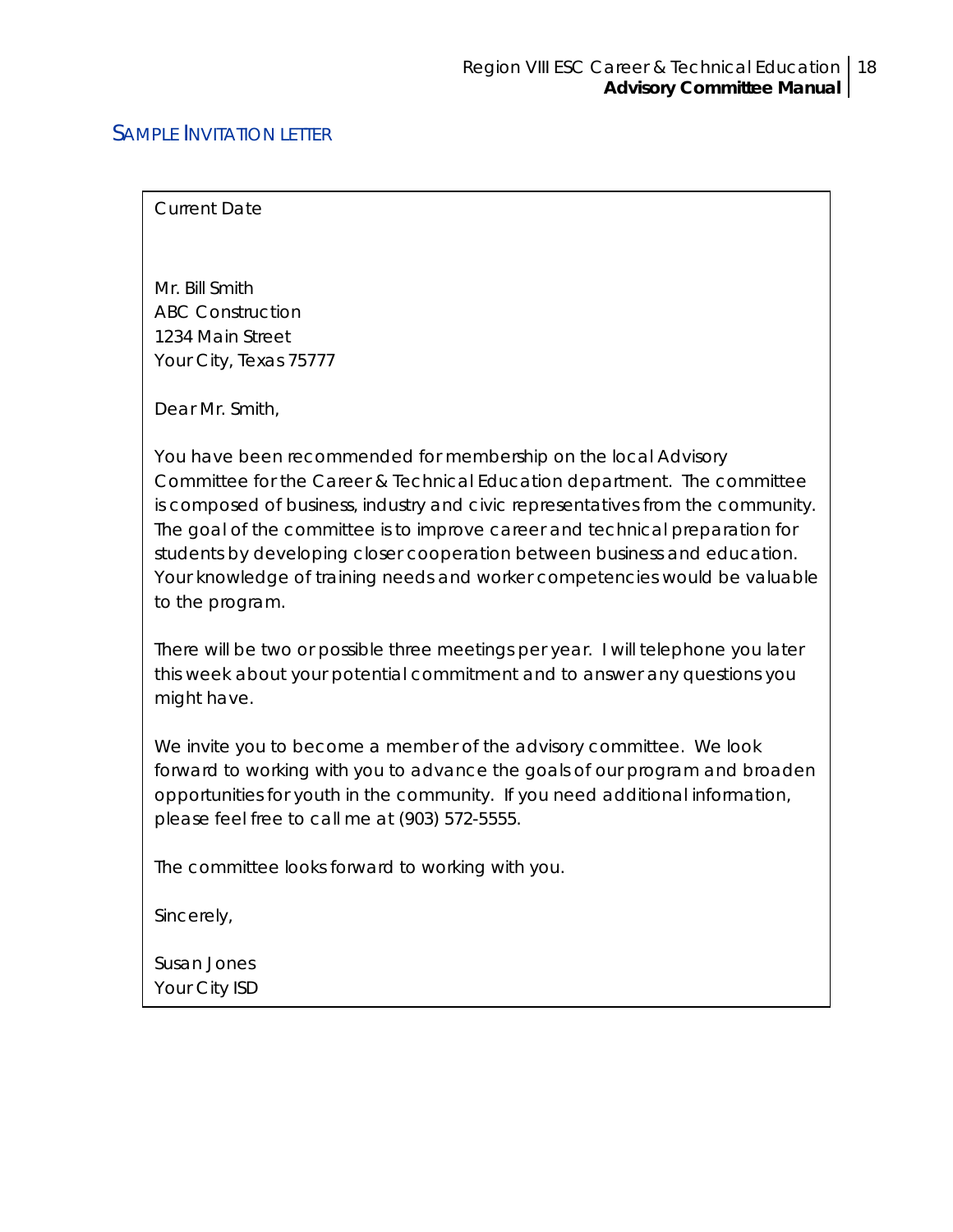### <span id="page-18-0"></span>SAMPLE THANK-YOU LETTER TO COMMITTEE MEMBER

| Date                                                                                                                                                                                                                                                            |
|-----------------------------------------------------------------------------------------------------------------------------------------------------------------------------------------------------------------------------------------------------------------|
|                                                                                                                                                                                                                                                                 |
| Mr. Bob Smith                                                                                                                                                                                                                                                   |
| <b>ABC Construction</b><br>1234 Main Street                                                                                                                                                                                                                     |
| Your Town, Texas 75777                                                                                                                                                                                                                                          |
|                                                                                                                                                                                                                                                                 |
| Dear Mr. Smith:                                                                                                                                                                                                                                                 |
| Thank you for your dedicated service on the Your Town ISD Career &<br>Technical Education Advisory Committee. This program's effectiveness<br>depends upon the cooperation and participation that you have so freely<br>given.                                  |
| With your help and recommendations, we have developed a better<br>program that will prepare students for successful careers. Our students have<br>already benefited from your ideas, and we plan to make other<br>improvements resulting from your suggestions. |
| Please accept my sincere appreciation.                                                                                                                                                                                                                          |
| Sincerely,                                                                                                                                                                                                                                                      |
| Susan Jones<br>Your Town ISD                                                                                                                                                                                                                                    |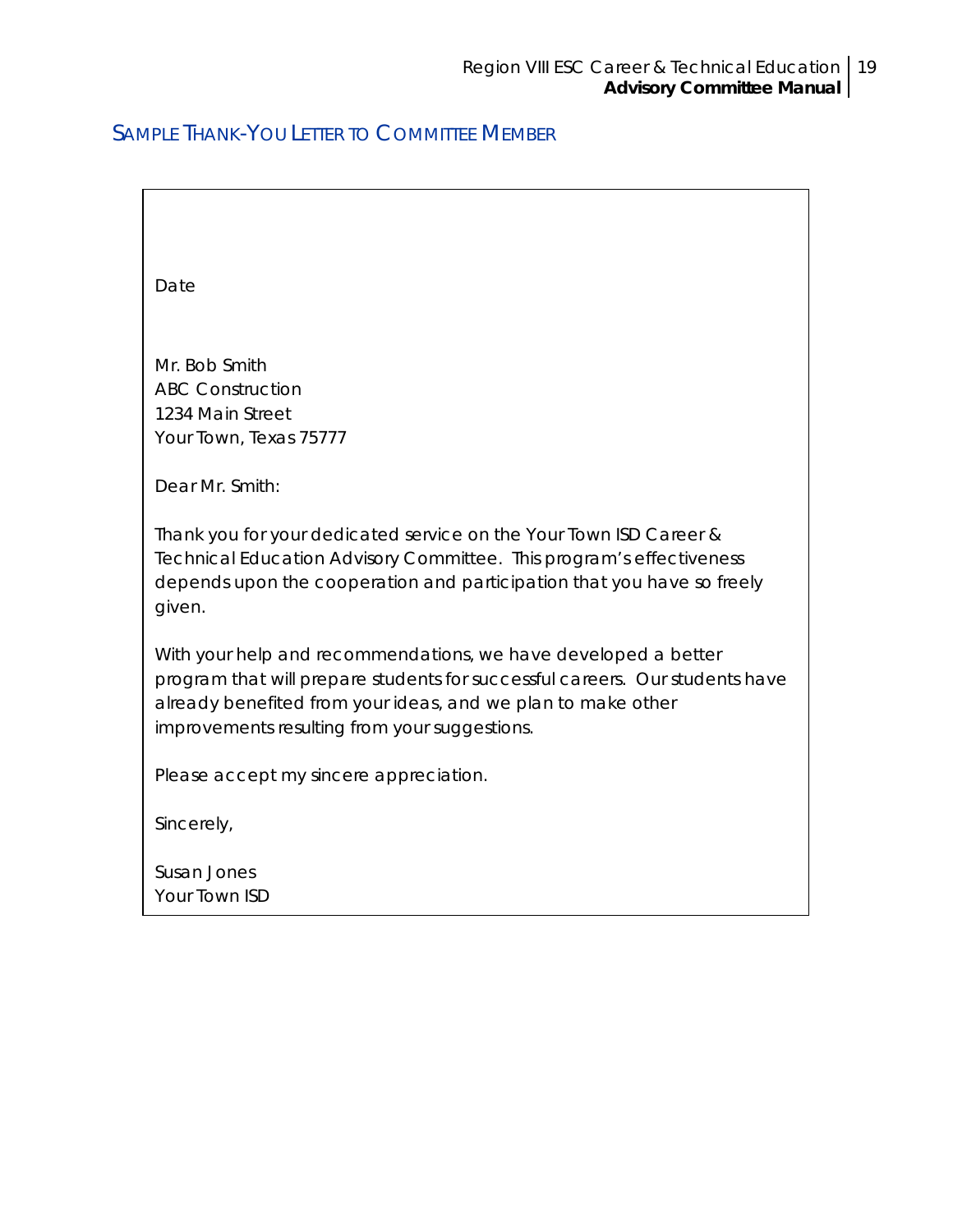### <span id="page-19-0"></span>SAMPLE LETTER TO COMMITTEE MEMBER'S SUPERVISOR

| Date                                                                                                                                                                                                                                                                                                                                                                                                                                                      |
|-----------------------------------------------------------------------------------------------------------------------------------------------------------------------------------------------------------------------------------------------------------------------------------------------------------------------------------------------------------------------------------------------------------------------------------------------------------|
|                                                                                                                                                                                                                                                                                                                                                                                                                                                           |
| Mr. James Jones                                                                                                                                                                                                                                                                                                                                                                                                                                           |
| <b>ABC Construction</b>                                                                                                                                                                                                                                                                                                                                                                                                                                   |
| 1234 Main Street                                                                                                                                                                                                                                                                                                                                                                                                                                          |
| Your Town, Texas 75777                                                                                                                                                                                                                                                                                                                                                                                                                                    |
|                                                                                                                                                                                                                                                                                                                                                                                                                                                           |
| Dear Mr. Jones:                                                                                                                                                                                                                                                                                                                                                                                                                                           |
| The Your Town ISD Career and Technical Education department and school<br>administration appreciate the important role that your employee, Bob Smith,<br>has played in helping to develop the CTE program at Your Town High School.<br>He has faithfully attended the CTE Advisory Committee meetings throughout<br>the school year and participated in related activities. With Mr. Smith's help,<br>we have improved learning experiences for students. |
| We are grateful that Mr. Smith served on our CTE Advisory Committee.                                                                                                                                                                                                                                                                                                                                                                                      |
| Sincerely,                                                                                                                                                                                                                                                                                                                                                                                                                                                |
| Susan Jones                                                                                                                                                                                                                                                                                                                                                                                                                                               |
| Your Town ISD                                                                                                                                                                                                                                                                                                                                                                                                                                             |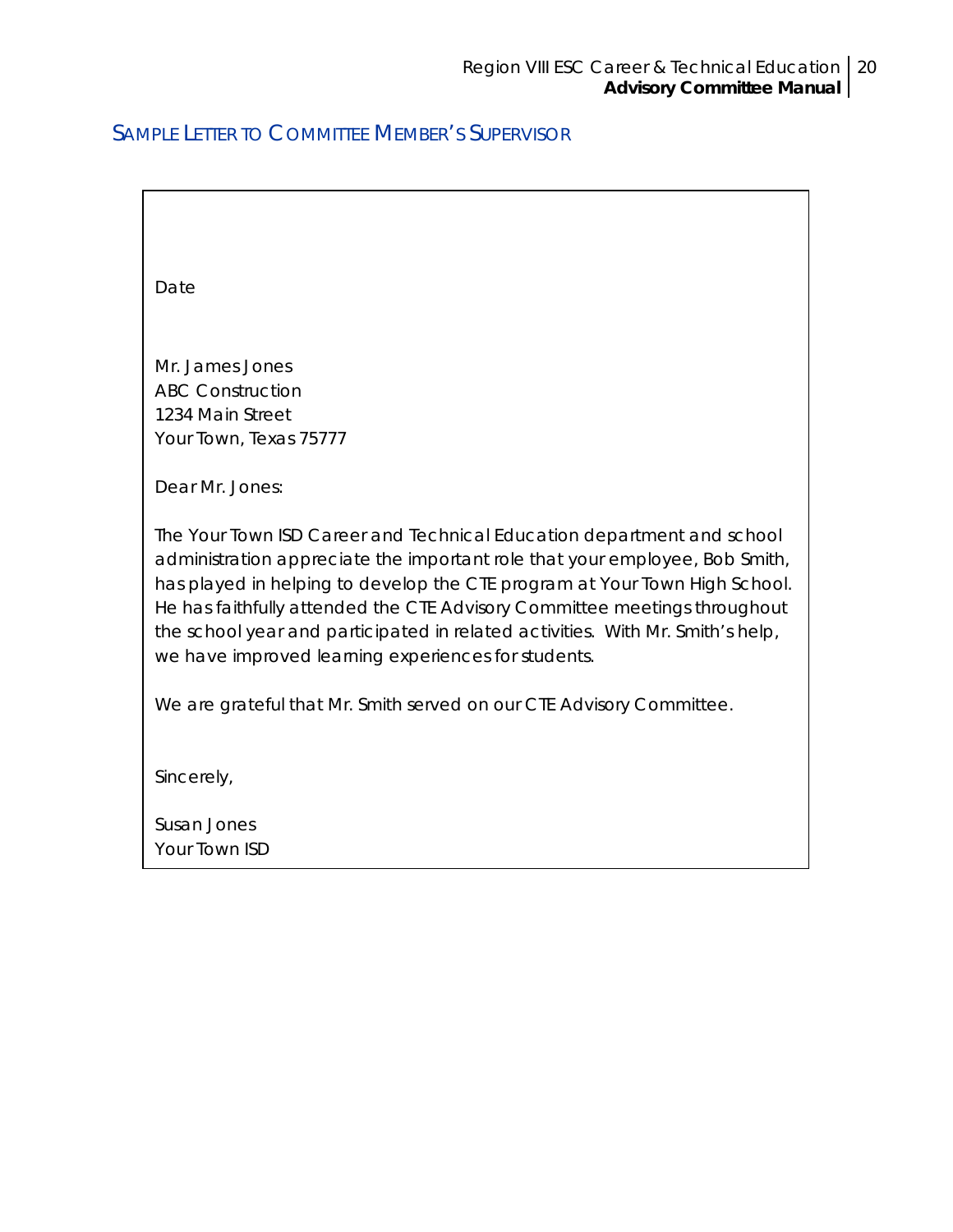### <span id="page-20-0"></span>SAMPLE AGENDA FOR ADVISORY COMMITTEE MEETING

- I. Call to Order
- II. Roll Call
- III. Instructions
- IV. Approval of Minutes
- V. Adoption of the Agenda
- VI. Unfinished Business
- VII. Reports
- VIII. New Business
- IX. Plans for next meeting
- X. Other items
- XI. Adjournment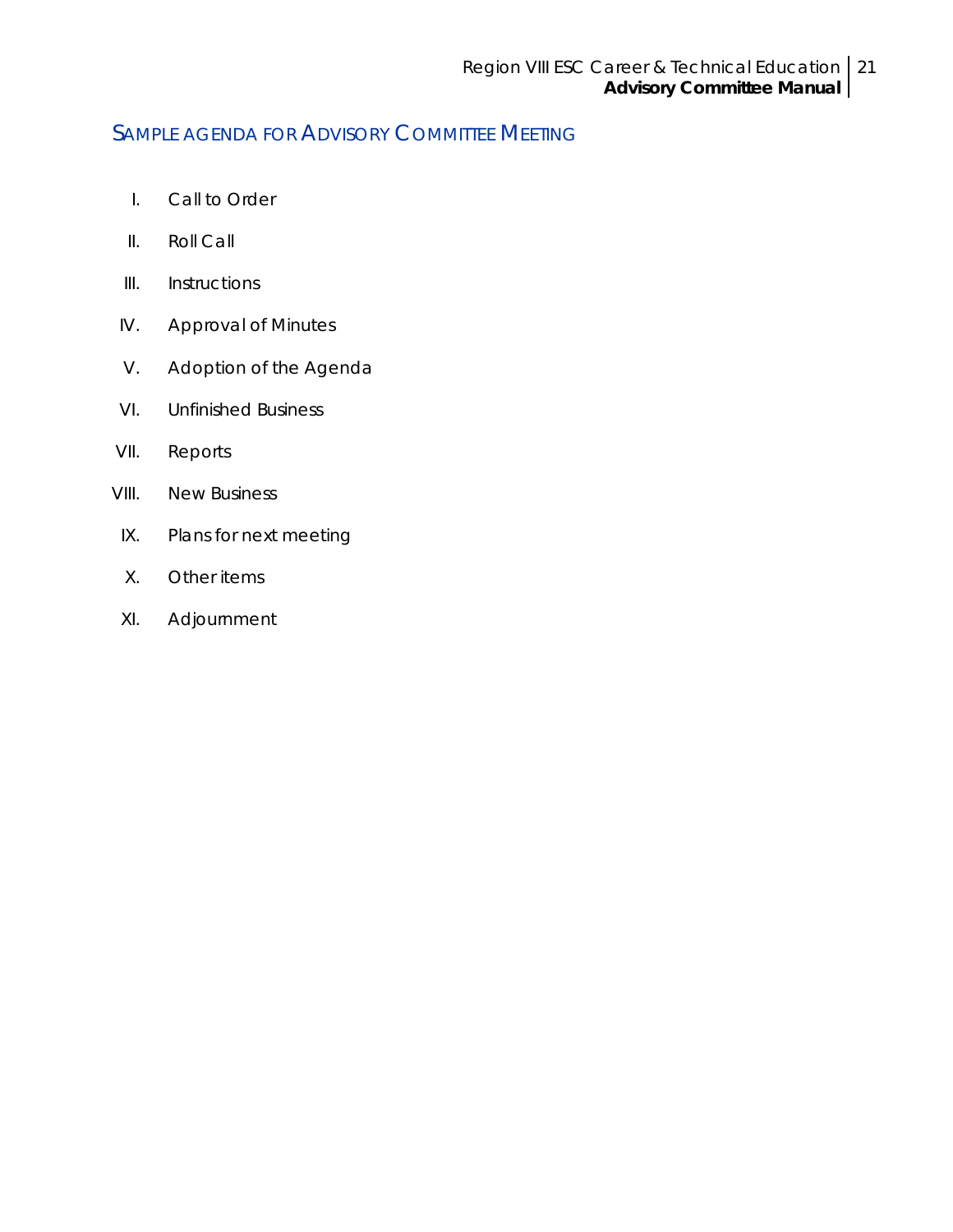#### <span id="page-21-0"></span>**SAMPLE ADVISORY COMMITTEE MINUTES**

#### **Your Town ISD Career & Technical Education Department Advisory Committee Minutes Date of Meeting**

**Members Present:** List names of committee members present.

**Members Absent:** List names of committee members absent.

**Others Present:** List names of other guests in attendance.

**Call to Order:** Identify the time that the committee was called to order and the introductory remarks given by the chairman.

**Minutes:** Minutes of the last meeting were approved as submitted.

**Unfinished Business:** If any unfinished business was left from the last meeting, identify how it was handled here. If not, put "no unfinished business was brought before the committee".

**New Business:** Include notes from any new business brought before the committee.

**Adjournment:** Identify what time the meeting was adjourned.

**Signature:** Include the signature of the secretary and committee chairman when approved.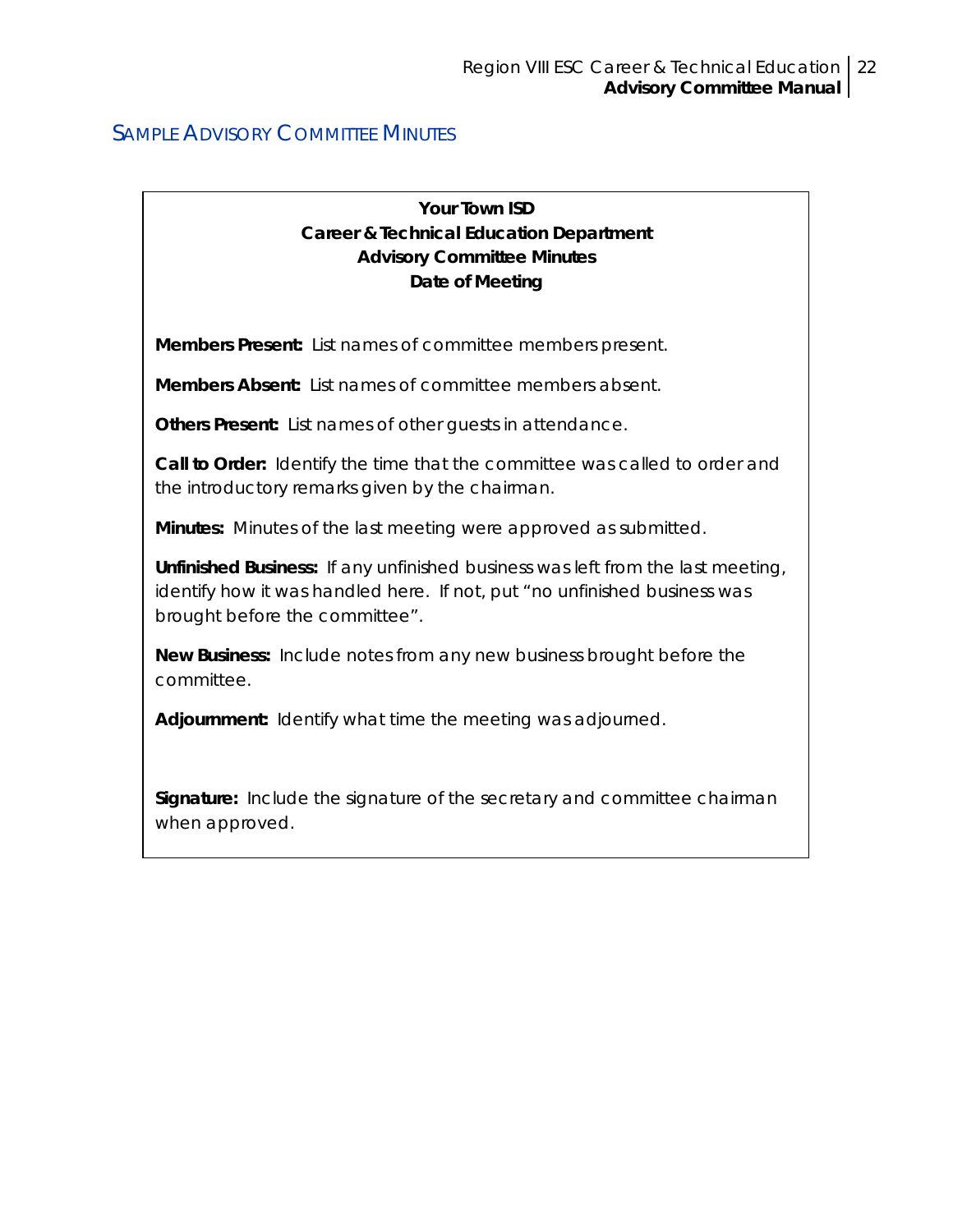### <span id="page-22-0"></span>SAMPLE MINUTES RECORDING FORM

#### **Insert Name of Your School**

#### *Career and Technical Education*

#### **ADVISORY COMMITTEE MEETING MINUTES RECORD FORM**

(To be Completed and Returned Electronically to [administrator/chair] ASAP)

| <b>ADVISORY COMMITTEE:</b>                                                                                                                                                                                                                                                                                                                                                                                                                                                                                                                                                                                                                                       |                      |           |  |  |
|------------------------------------------------------------------------------------------------------------------------------------------------------------------------------------------------------------------------------------------------------------------------------------------------------------------------------------------------------------------------------------------------------------------------------------------------------------------------------------------------------------------------------------------------------------------------------------------------------------------------------------------------------------------|----------------------|-----------|--|--|
| <b>MEETING DATE:</b>                                                                                                                                                                                                                                                                                                                                                                                                                                                                                                                                                                                                                                             | TIME:                | LOCATION: |  |  |
| <b>NAME OF CHAIRPERSON:</b>                                                                                                                                                                                                                                                                                                                                                                                                                                                                                                                                                                                                                                      |                      |           |  |  |
| NAME OF RECORDER/SECRETARY:                                                                                                                                                                                                                                                                                                                                                                                                                                                                                                                                                                                                                                      |                      |           |  |  |
| <b>DIRECTIONS:</b>                                                                                                                                                                                                                                                                                                                                                                                                                                                                                                                                                                                                                                               |                      |           |  |  |
| Use a computer to record the minutes so they are complete when e-mailed to the<br>п<br>CTE Office.<br>Record the minutes in numbered order corresponding to each agenda item.<br>٠<br>Use one bullet per discussion highlight. Bullets will continue to be added as you add<br>٠<br>highlights.<br>At the end of each agenda item, record any action that is necessary for that item.<br>п<br>Add more agenda item rows as needed.<br>٠<br>On the very last page of this document, identify items that will be placed on the next<br>agenda.<br>Save a copy on the computer.<br>٠<br>Send this document as an attachment to [administrator] as soon as possible. |                      |           |  |  |
| <b>MEMBERS PRESENT:</b>                                                                                                                                                                                                                                                                                                                                                                                                                                                                                                                                                                                                                                          | <b>REPRESENTING:</b> |           |  |  |
| <b>INSTRUCTORS PRESENT:</b>                                                                                                                                                                                                                                                                                                                                                                                                                                                                                                                                                                                                                                      | <b>DEPARTMENT:</b>   |           |  |  |
| 1. TOPIC:<br>Review/Accept Minutes of Previous Meeting                                                                                                                                                                                                                                                                                                                                                                                                                                                                                                                                                                                                           |                      |           |  |  |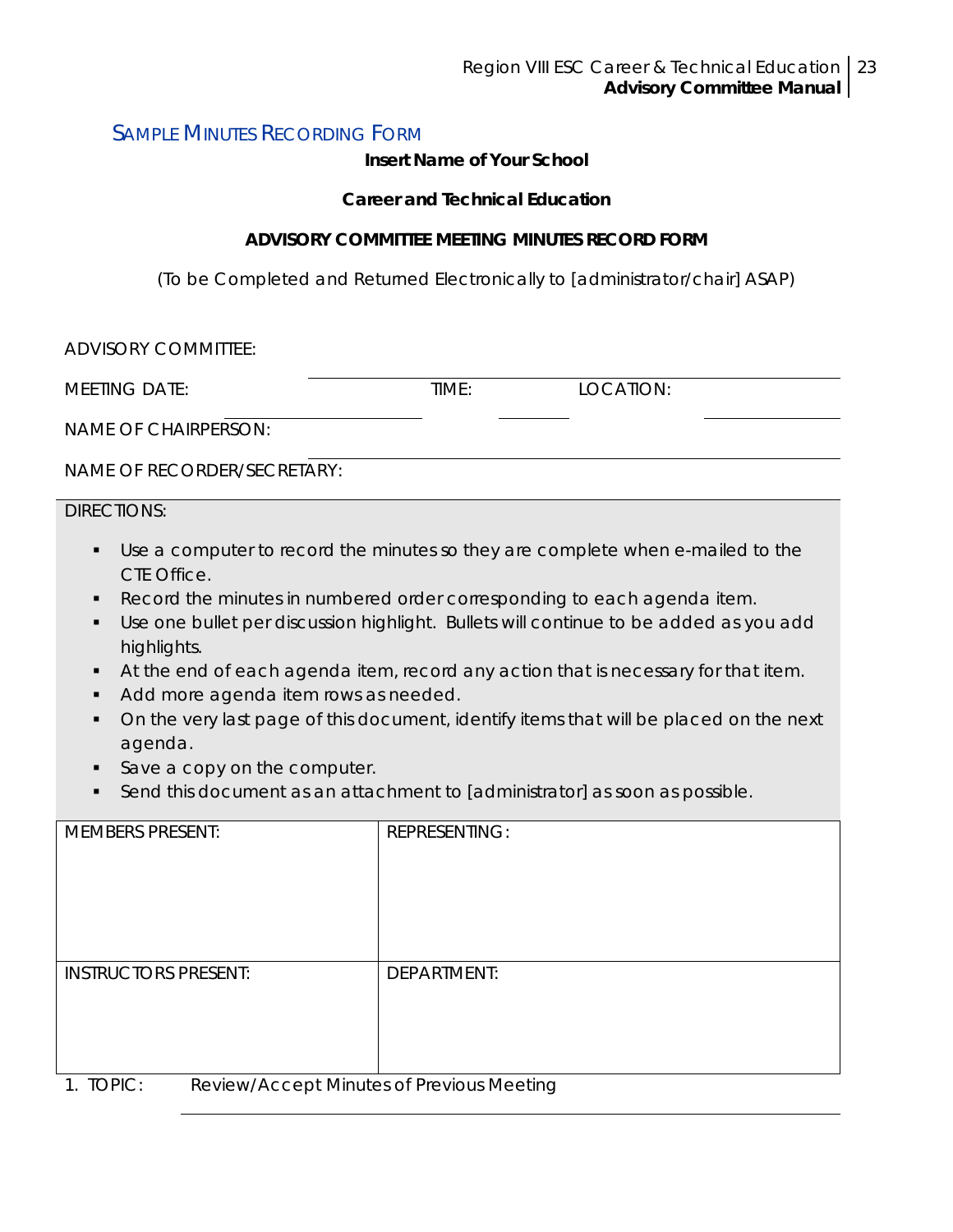Minutes approved without modifications

Minutes approved with modifications *(summarize modifications below)*

| 2. TOPIC:                                                                    |  |       |           |  |
|------------------------------------------------------------------------------|--|-------|-----------|--|
|                                                                              |  |       |           |  |
|                                                                              |  |       |           |  |
| <b>ACTION NEEDED:</b>                                                        |  |       |           |  |
| 3. TOPIC:                                                                    |  |       |           |  |
|                                                                              |  |       |           |  |
|                                                                              |  |       |           |  |
| <b>ACTION NEEDED:</b>                                                        |  |       |           |  |
| 4. TOPIC:                                                                    |  |       |           |  |
|                                                                              |  |       |           |  |
|                                                                              |  |       |           |  |
| <b>ACTION NEEDED:</b>                                                        |  |       |           |  |
| 5. TOPIC:                                                                    |  |       |           |  |
|                                                                              |  |       |           |  |
|                                                                              |  |       |           |  |
| <b>ACTION NEEDED:</b>                                                        |  |       |           |  |
| <b>NEXT MEETING DATE:</b>                                                    |  | TIME: | LOCATION: |  |
| AGENDA ITEMS FOR NEXT MEETING (numbers will be added automatically with each |  |       |           |  |

*additional agenda item*):

Review/Accept Minutes of Previous Meeting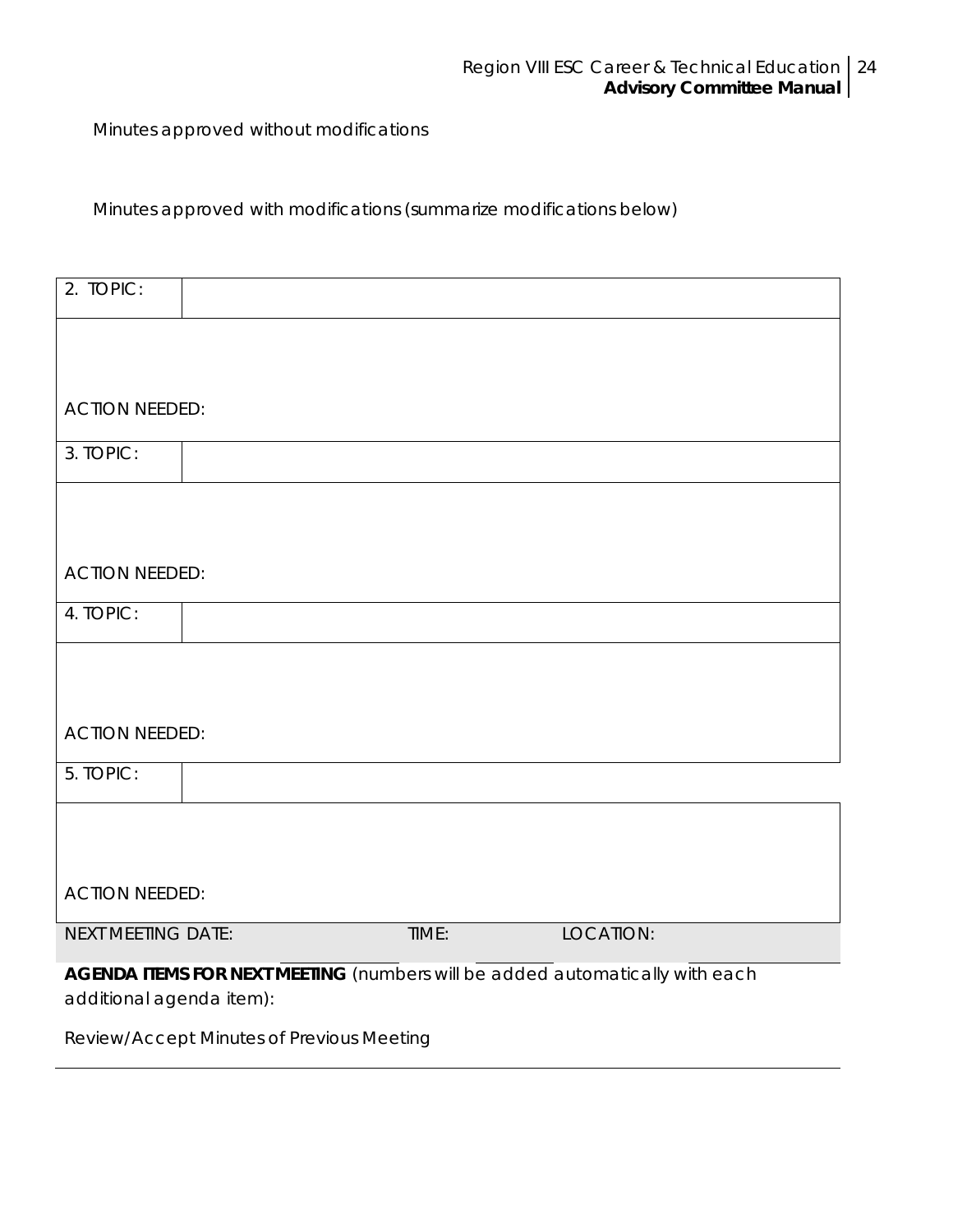### <span id="page-24-0"></span>SAMPLE CONSTITUTION AND BYLAWS

#### *CONSTITUTION FOR (YOUR NAME) ISD*

#### **Article I – Name and Purpose**

This committee shall be known as the (Your Name) ISD Career and Technical Education Advisory Committee.

The advisory committee shall provide leadership in and promote the development of the CTE program as it relates to and meets the needs of the students, the community, and the public. The Committee shall advise the teachers in the program and the administration on matters related to the program area.

#### **Article II – Membership**

- 1. Number of Members
	- a. A simple majority of the members will be representative of business and industry. In addition, representative should include a student in the program and representatives from the educational community.
- 2. Appointments and Terms
	- a. Each appointment of an advisory committee member shall be for three years, except when the appointment is to fill an unexpired term.
	- b. At least two-thirds of the members shall be retained each year with onethird of the membership being appointed each year. An outgoing member may be reappointed by a majority vote of the membership present.
	- c. And individual will automatically lose membership on the committee if he/she fails to attend three successive meetings without presentation, in advance, to the chairperson of the committee, a valid reason for his/her absence.
	- d. Advisory Committee members may submit names of potential members for the committee. Final recommendations are made by the teacher(s) with the approval of the appropriate administrator. The appointments are made by the governing board.
	- e. The term of a new Committee member shall begin on September 1st.
- 3. Ex Officio Members
	- a. Ex officio members shall be appropriate administrators, appropriate program coordinators or supervisors, or teachers in the program areas

#### *BYLAWS*

#### **Section A: Officers and their Duties**

The officers shall be a chairperson, a vice-chairperson and a secretary.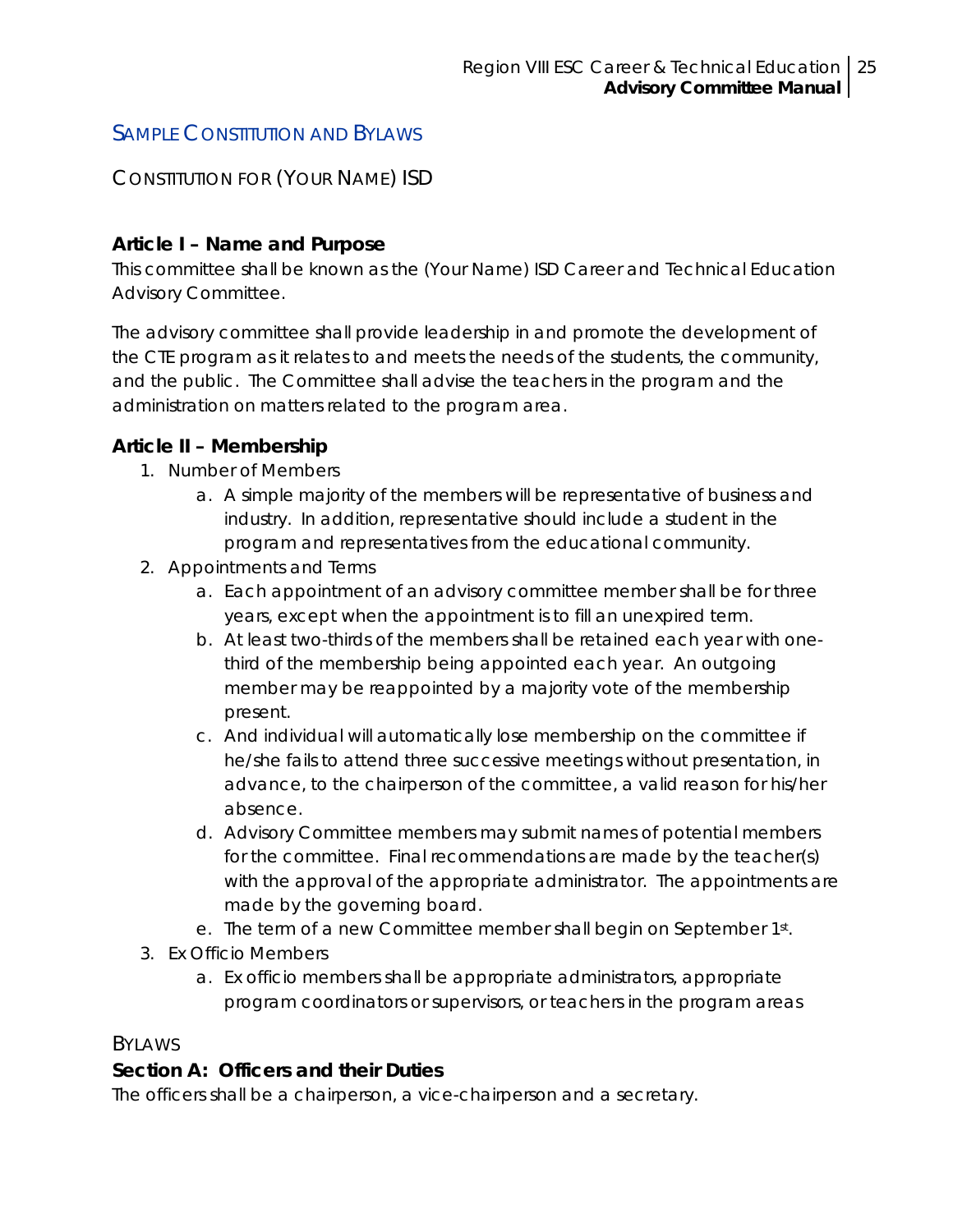The officers shall be elected annually by a majority vote of the committee members at the last meeting during the school year. Officers may be re-elected to the same office.

The chairperson shall be elected from among those members who have served at least one year. The Chairperson's duties shall include the following:

- Be a representative from business or industry, elected by the committee members
- Be sensitive to the views of the members
- **Be able to listen critically**
- **Be reasonable**
- **Exercise good judgment and fairness**
- Be able to work closely with the teacher
- Spend more time than other members on the affairs of the committee
- Be well informed
- To preside at the meetings of the committee
- To serve as a chairperson of the program advisory committee
- To appoint special committees as the need arises, which may include persons other than committee members
- To meet with the teacher or program director to prepare an agenda prior to a forthcoming meeting
- **Arrange for special presentations**
- Prepare reports

Recommended responsibilities include:

- **Establish meeting dates and call meetings to order**
- Plan the meeting agenda
- Encourage a relaxed atmosphere conducive to productive discussion
- Plan committee activities and providing sufficient background information when needed
- Maintain personal contacts with members and school personnel
- Approve all announcements, notices, and other information sent to committee members
- **Preside over all meetings, leading discussions, and bring closure on key points** of discussion

The chairperson should avoid:

- **Acting as the final authority on all subjects**
- **Putting pressure on the group to agree with his/her own personal views**
- Chairing subcommittees
- **Discussing questions or issues that are outside the purpose of the committee**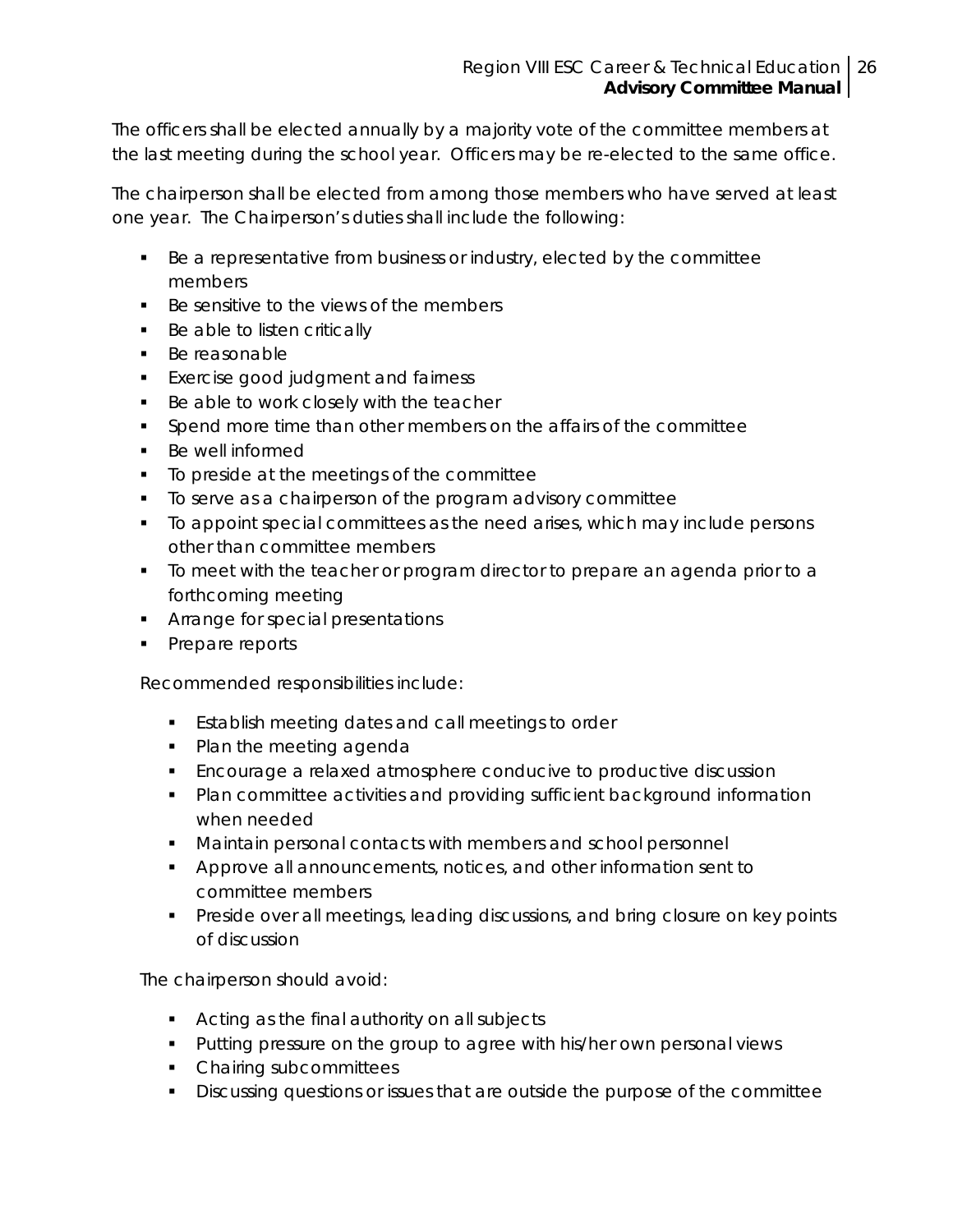The vice-chairperson shall be elected from among those members who have served at least one year. The vice-chairperson's duties shall include:

- The vice chair may be elected to serve as the next chairperson following a set of time as a vice-chairperson
- **Work closely with the chairperson on all tasks**
- Serve as the leader for many of the committee's activities
- **Perform specific tasks assigned by the chairperson**

#### The secretary shall:

Act as the liaison between the school and the community and maintain a close working relationship with members of the committee. The secretary also may assist the chairperson in setting the tone of the committee activities.

The responsibilities of the secretary are:

- EXTER Keep records of attendance of members at meetings
- **Keep a record of discussion and recommendations**
- Maintain a permanent record file of Advisory Committee activities
- Distribute minutes of Committee meetings and copies of other Committee documents to committee members, teachers, and others who may be concerned. He/she shall have the assistance of the school's staff and the use of the school facilities in performing these functions.
- Send copies of minutes and reminders to the chief administrative officer
- **Arrange for meeting space**
- **Notify members and quests of meeting time/location**
- Prepare and mail information to committee members and others associated with the program
- **Prepare and forward necessary correspondence**
- Provide statistical information about the school and prepare progress reports
- **Accompany the committee chairperson to visit school personnel and explain** committee actions

#### **Section B: Meetings**

At least two regular meetings of the Committee shall be held during the school year. Written or electronic notice of each regular meeting will be sent to members. Special meetings of the committee may be called by the chairperson as needed throughout the year. The time of advance notice shall be appropriate in terms of the reason for the urgency of the meeting.

#### **Section C: Recommendations and Reports**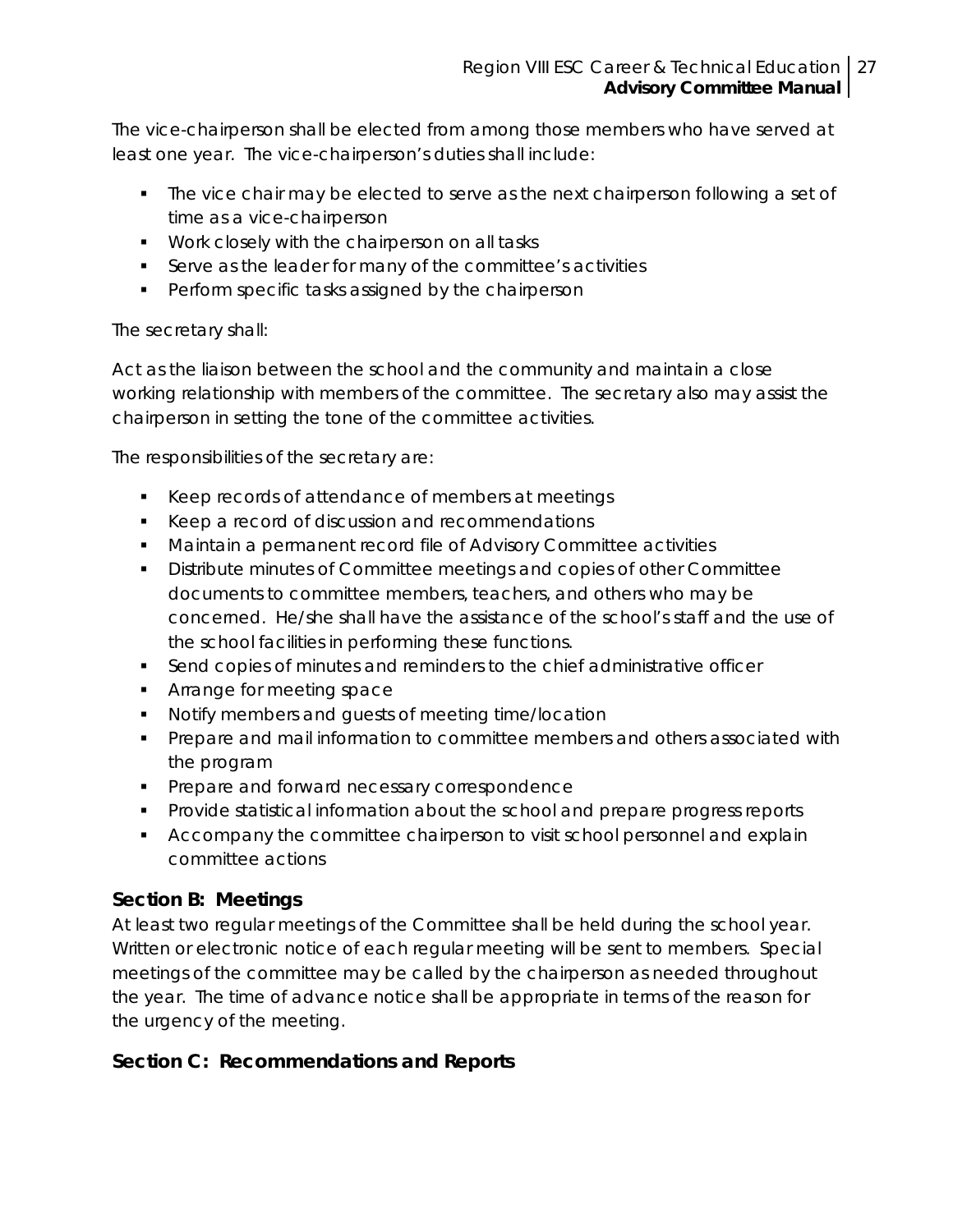Any formal resolutions ore recommendations from the committee shall be in written form. They shall include the number of committee members present and the voting, and the number favoring the resolution or recommendation.

All resolutions and recommendations shall be presented to the program coordinator to division chairperson, who shall then present them to the administration, who shall present them to the governing board if necessary.

#### **Section D: Evaluating Committee Effectiveness**

The program advisory committee will evaluate effectiveness at the final meeting of each school year.

Goals and objectives will be formulated at the first regular meeting of the school year, utilizing implications from the spring evaluation.

#### **Section E: Bylaws Changes**

These bylaws may be amended or added to by two-thirds vote of active members at any regular or special meeting if at least ten days written notice has been given to each member.